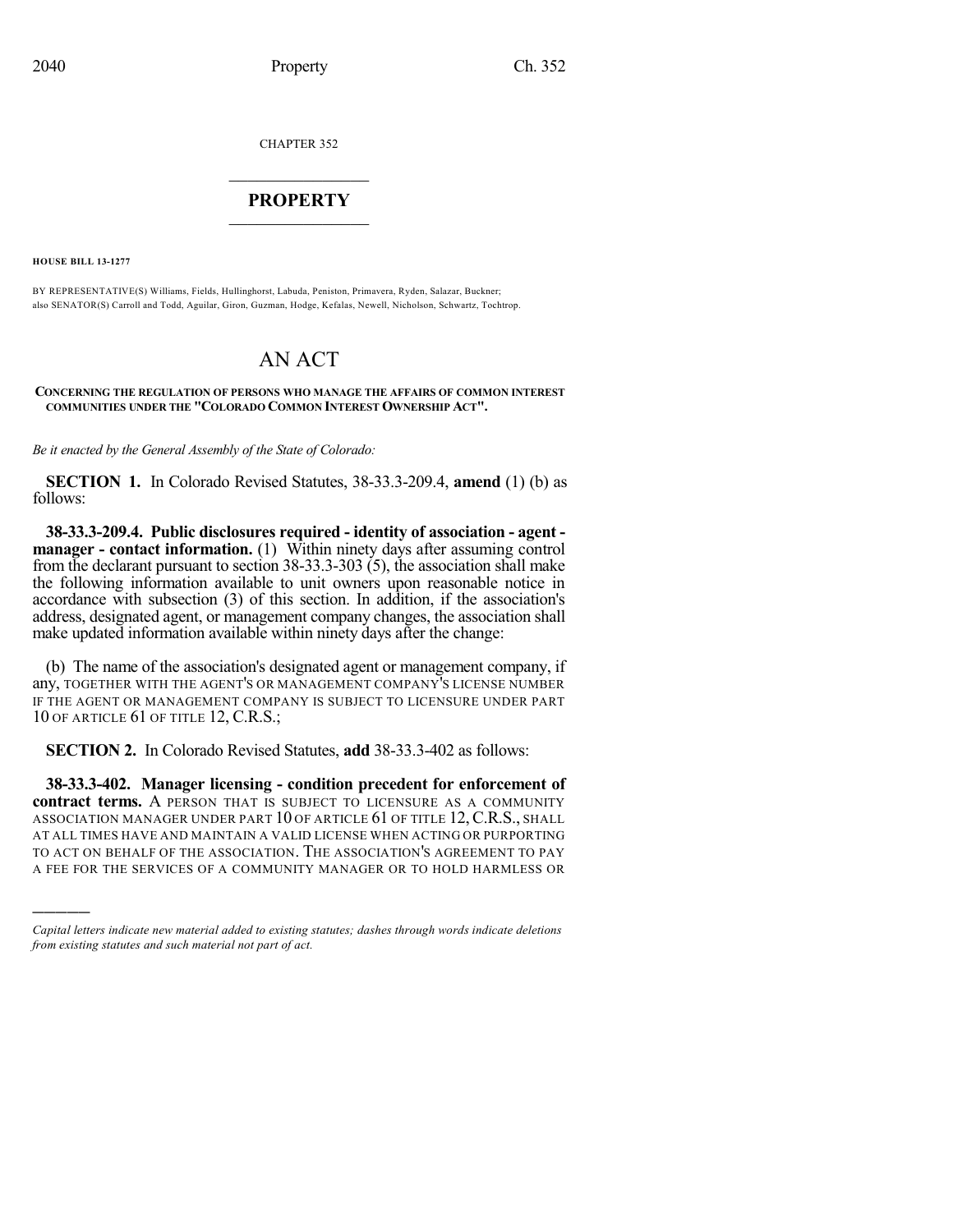INDEMNIFY THE COMMUNITY MANAGER FOR ANY ACT OR OMISSION IN THE COURSE OF PROVIDING THOSE SERVICES, IS VOID AND UNENFORCEABLE FOR ANY PERIOD IN WHICH THE LICENSE IS EXPIRED, SUSPENDED, OR REVOKED.

**SECTION 3.** In Colorado Revised Statutes, **add** part 10 of article 61 of title 12 as follows:

#### PART 10 COMMUNITY ASSOCIATION MANAGERS

**12-61-1001. Definitions.** AS USED IN THIS PART 10, UNLESS THE CONTEXT OTHERWISE REQUIRES:

(1) "CCIOA" MEANS THE "COLORADO COMMON INTEREST OWNERSHIP ACT", ARTICLE 33.3 OF TITLE 38, C.R.S.

(2) "COMMON INTEREST COMMUNITY" HAS THE MEANING SET FORTH IN SECTION 38-33.3-103 (8), C.R.S.

(3) "COMMUNITY ASSOCIATION MANAGEMENT" MEANS ANY OF THE FOLLOWING PRACTICES RELATING TO THE MANAGEMENT OF A COMMON INTEREST COMMUNITY, AT THE DIRECTION OF ITS EXECUTIVE BOARD:

(a) RECEIVING, DEPOSITING, CONTROLLING, OR DISBURSING FUNDS OF THE COMMON INTEREST COMMUNITY, PREPARING BUDGETS, OR PREPARING OTHER FINANCIAL DOCUMENTS;

(b) ASSISTING IN THE CREATION AND IMPLEMENTATION OF A RESERVE PROGRAM FOR THE REPLACEMENT OF CAPITAL ASSETS;

(c) ASSISTING IN THE PROVISION OF NOTICE OR CONDUCT OF MEETINGS OF BOARD MEMBERS OR UNIT OWNERS;

(d) CONTRACTING FOR OR COORDINATING MAINTENANCE OF PROPERTY AND FACILITIES OF THE COMMON INTEREST COMMUNITY;

(e) CONDUCTING PROPERTY INSPECTIONS, ADMINISTERING APPLICATIONS FOR ARCHITECTURAL REVIEW,AND KEEPING RECORDS OFVIOLATIONS OFTHE GOVERNING DOCUMENTS OF THE COMMON INTEREST COMMUNITY; AND

(f) PERFORMING OTHER SERVICES RELATING TO THE DAY-TO-DAY OPERATION OF THE COMMON INTEREST COMMUNITY.

(4) (a) "COMMUNITY ASSOCIATION MANAGER" OR "MANAGER" MEANS ANY PERSON, FIRM, PARTNERSHIP, LIMITED LIABILITY COMPANY, ASSOCIATION, OR CORPORATION THAT, IN CONSIDERATION OF COMPENSATION BY FEE, COMMISSION, SALARY, OR ANYTHING ELSE OF VALUE OR WITH THE INTENTION OF RECEIVING OR COLLECTINGSUCH COMPENSATION,ENGAGES IN OR OFFERS OR ATTEMPTS TO ENGAGE IN COMMUNITY MANAGEMENT IN COLORADO. THE TERM INCLUDES:

(I) THE CHIEF EXECUTIVE OFFICER OF A BUSINESS ENTITY THAT EMPLOYS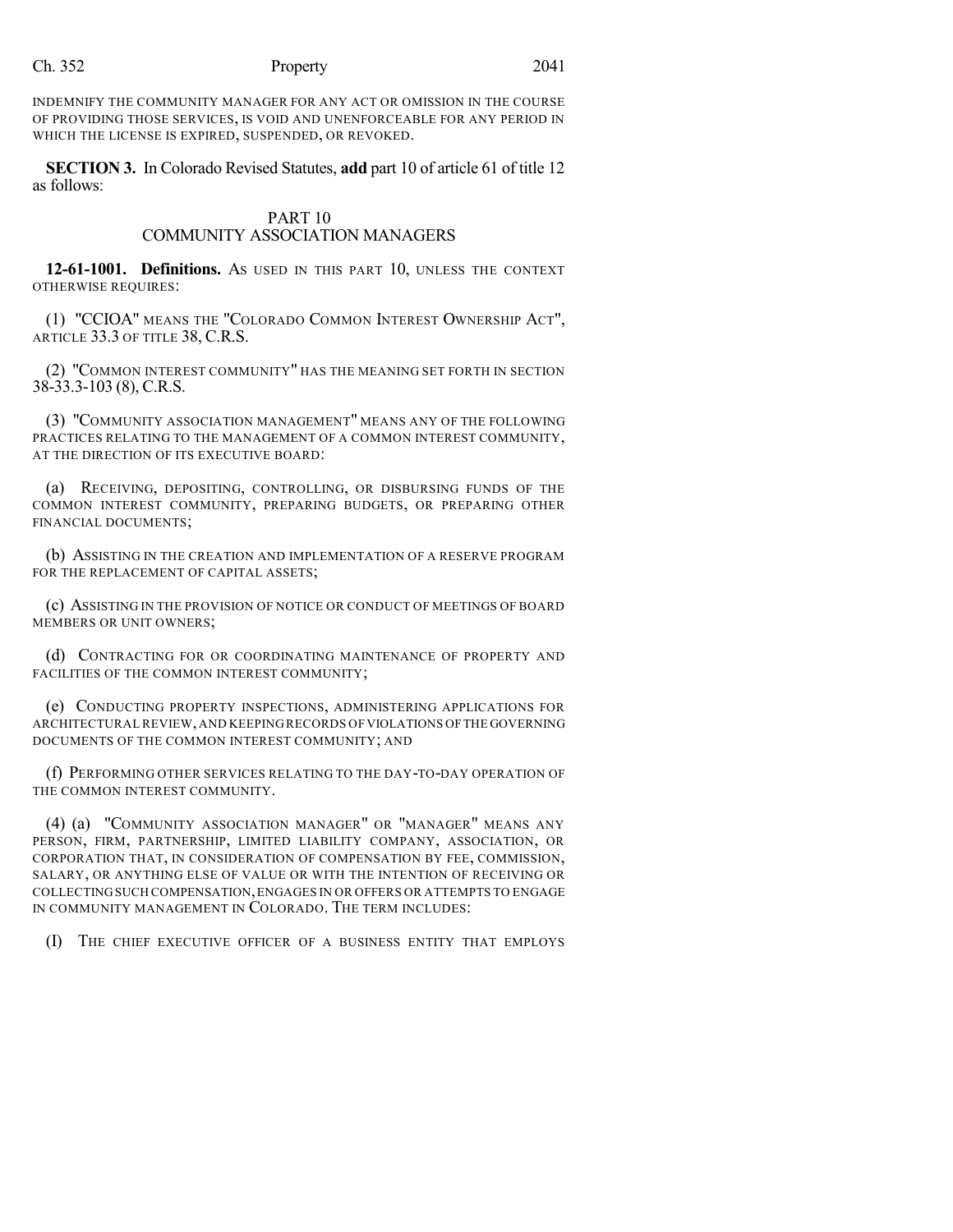INDIVIDUALS OR CONTRACTS WITH OTHER BUSINESS ENTITIES TO PERFORM COMMUNITY ASSOCIATION MANAGEMENT SERVICES; AND

(II) ANY EXECUTIVE OF A BUSINESS ENTITY WHO HAS DIRECT SUPERVISION OR OVERSIGHT OF AN INDIVIDUAL WHO PERFORMS COMMUNITY ASSOCIATION MANAGEMENT SERVICES.

(b) "COMMUNITY ASSOCIATION MANAGER" OR "MANAGER" DOES NOT INCLUDE:

(I) A PERSON WHO PERFORMS NOT MORE THAN ONE OF THE PRACTICES LISTED IN PARAGRAPHS (a) TO  $(g)$  OF SUBSECTION  $(3)$  OF THIS SECTION, OR ANY CLERICAL, MINISTERIAL, ACCOUNTING, OR MAINTENANCE FUNCTION NOT REQUIRING SUBSTANTIALLY SPECIALIZED KNOWLEDGE, JUDGMENT, OR MANAGERIAL SKILL, UNDER THE DIRECT SUPERVISION AND CONTROL OF A LICENSED COMMUNITY ASSOCIATION MANAGER OR OF A CONTRACTOR EMPLOYED BY A LICENSED COMMUNITY ASSOCIATION MANAGER OR BY THE COMMON INTEREST COMMUNITY'S EXECUTIVE BOARD;

(II) ANY PUBLIC OFFICIAL IN THE CONDUCT OF HIS OR HER OFFICIAL DUTIES;

(III) A RECEIVER, TRUSTEE, ADMINISTRATOR, CONSERVATOR, EXECUTOR, OR GUARDIAN ACTING UNDER PROPER AUTHORIZATION;

(IV) A PERSON, FIRM, PARTNERSHIP, LIMITED LIABILITY COMPANY, OR ASSOCIATION ACTING PERSONALLY OR A CORPORATION ACTING THROUGH ITS OFFICERS OR REGULAR SALARIED EMPLOYEES, ON BEHALF OF THAT PERSON OR ON ITS OWN BEHALF AS PRINCIPAL IN ACQUIRING OR IN NEGOTIATING TO ACQUIRE ANY INTEREST IN REAL ESTATE;

(V) AN ATTORNEY-AT-LAW IN CONNECTION WITH HIS OR HER REPRESENTATION OF CLIENTS IN THE PRACTICE OF LAW;

(VI) A CORPORATION WITH RESPECT TO PROPERTY OWNED OR LEASED BY IT, ACTING THROUGH ITS OFFICERS OR REGULAR SALARIED EMPLOYEES, WHEN SUCH ACTS ARE INCIDENTAL AND NECESSARY IN THE ORDINARY COURSE OF THE CORPORATION'S BUSINESS ACTIVITIES OF A NON-PROPERTY MANAGEMENT NATURE. FOR THE PURPOSES OF THIS PARAGRAPH (b), THE TERM "OFFICERS OR REGULAR SALARIED EMPLOYEES" MEANS PERSONS REGULARLY EMPLOYED WHO DERIVE NOT LESS THAN SEVENTY-FIVE PERCENT OF THEIR COMPENSATION FROM THE CORPORATION IN THE FORM OF SALARIES.

(5) "DIRECTOR" MEANS THE DIRECTOR OF THE DIVISION.

(6) "DIVISION" MEANS THE DIVISION OF REAL ESTATE IN THE DEPARTMENT OF REGULATORY AGENCIES.

(7) "EXECUTIVE BOARD" HAS THE MEANING SET FORTH IN SECTION 38-33.3-103 (16), C.R.S.

(8) "HOA" OR "HOMEOWNERS' ASSOCIATION" MEANS AN ASSOCIATION OR UNIT OWNERS' ASSOCIATION, AS DEFINED IN SECTION 38-33.3-103 (3),C.R.S., WHETHER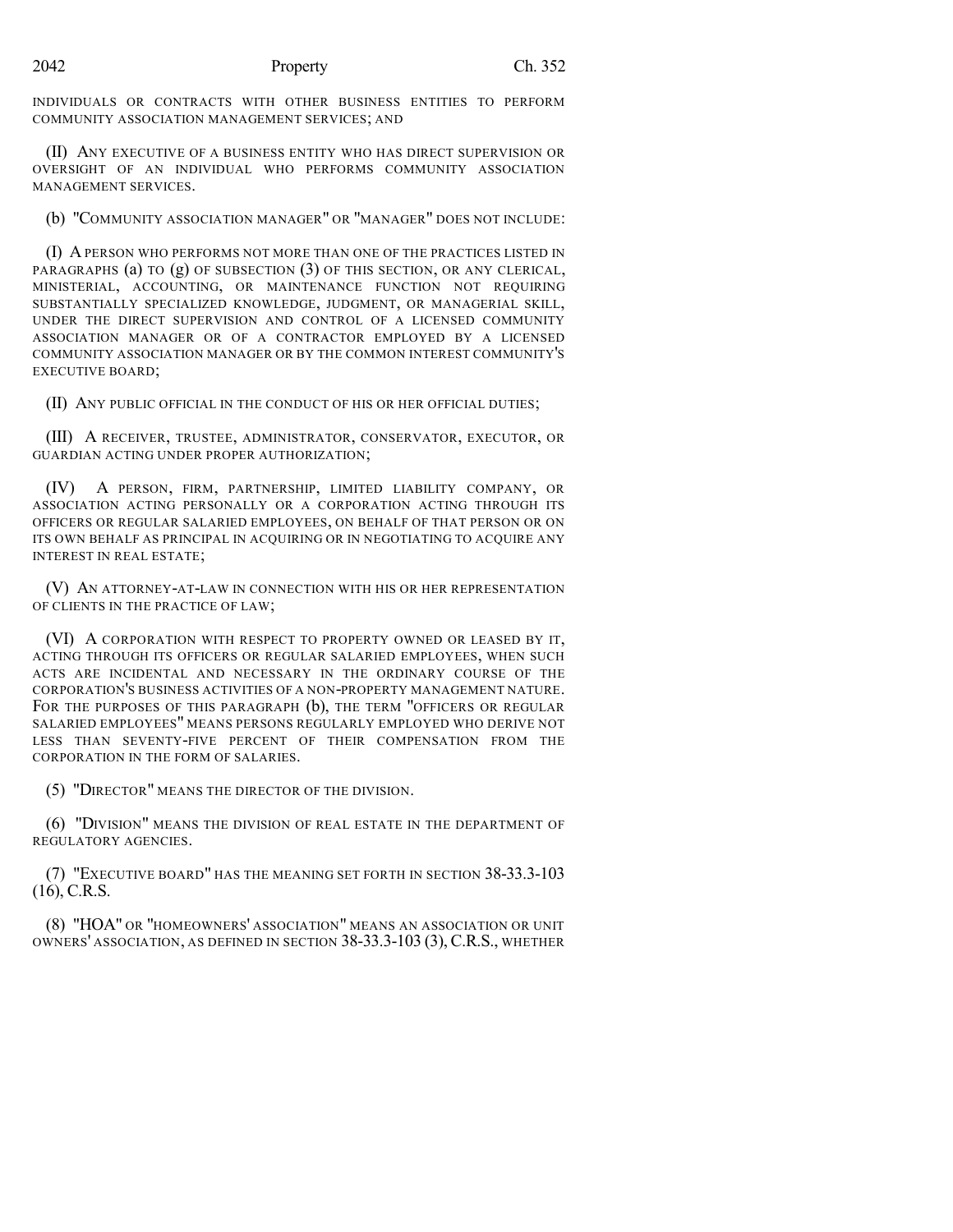ORGANIZED BEFORE, ON, OR AFTER JULY 1, 1992.

(9) "LIMITED LIABILITY COMPANY" HAS THE MEANING SET FORTH IN SECTION 7-80-102 (7), C.R.S.

**12-61-1002. License required - rule-making authority - violations administrative and legal remedies.** (1) EFFECTIVE JULY 1, 2015, IT IS UNLAWFUL FOR ANY PERSON TO ENGAGE IN, OR TO HOLD OUT HIMSELF, HERSELF, OR ITSELF AS QUALIFIED TO ENGAGE IN,THE BUSINESS OFCOMMUNITY ASSOCIATION MANAGEMENT WITHOUT FIRST HAVING OBTAINED A LICENSE FROM THE DIRECTOR IN ACCORDANCE WITH SECTION 12-61-1003 OR DURING ANY PERIOD IN WHICH THE MANAGER'S LICENSE IS REVOKED OR SUSPENDED.

(2) THE DIRECTOR MAY PROMULGATE RULES AS NECESSARY TO ENABLE THE DIRECTOR TO CARRY OUT THE DIRECTOR'S DUTIES UNDER THIS PART 10.

(3) IN ADDITION TO CONDUCTING HEARINGS AS PROVIDED IN SECTION 12-61-1011, THE DIRECTOR MAY ENFORCE THIS PART 10 AND RULES ADOPTED UNDER THIS PART 10 BY TAKING ONE OR MORE OF THE FOLLOWING ACTIONS:

(a) IF THE DIRECTOR HAS REASONABLE CAUSE TO BELIEVE THAT A PERSON IS VIOLATING PART 10 OF THIS ARTICLE OR OF A RULE ADOPTED UNDER THIS PART 10, THE DIRECTOR MAY ENTER AN ORDER REQUIRING THE PERSON TO CEASE AND DESIST THE VIOLATIONS.

(b) THE DIRECTOR MAY APPLY TO A COURT OF COMPETENT JURISDICTION FOR AN ORDER ENJOINING ANY ACT OR PRACTICE THAT CONSTITUTES A VIOLATION OF THIS PART 10 OR OF A RULE ADOPTED UNDER THIS PART 10, AND, UPON A SHOWING THAT A PERSON IS ENGAGING OR INTENDS TO ENGAGE IN ANY SUCH ACT OR PRACTICE, THE COURT SHALL GRANT AN INJUNCTION,RESTRAININGORDER,OR OTHER APPROPRIATE ORDER REGARDLESS OF THE EXISTENCE OF ANOTHER REMEDY THEREFOR. ANY NOTICE,HEARING,OR DURATION OF ANY INJUNCTION OR RESTRAINING ORDER SHALL BE MADE IN ACCORDANCE WITH THE COLORADO RULES OF CIVIL PROCEDURE.

(c) THE DIRECTOR MAY CONDUCT AUDITS OF BUSINESS RECORDS AND ACCOUNTS OF LICENSEES.

**12-61-1003. Application for license - criminal history record check examination - rules.** (1) (a) A PERSON DESIRING TO BECOME A COMMUNITY ASSOCIATION MANAGER MUST APPLY TO THE DIRECTOR FOR A LICENSE IN THE FORM AND MANNER PRESCRIBED BY THE DIRECTOR.

(b) (I) BEFORE SUBMITTING AN APPLICATION FOR A LICENSE PURSUANT TO PARAGRAPH (a) OF THIS SUBSECTION (1), EACH APPLICANT MUST SUBMIT A SET OF FINGERPRINTS TO THE COLORADO BUREAU OF INVESTIGATION FOR THE PURPOSE OF CONDUCTING A STATE AND NATIONAL FINGERPRINT-BASED CRIMINAL HISTORY RECORD CHECK UTILIZING RECORDS OF THE COLORADO BUREAU OF INVESTIGATION AND THE FEDERAL BUREAU OF INVESTIGATION. THE APPLICANT SHALL PAY THE FEE ESTABLISHED BY THECOLORADO BUREAU OF INVESTIGATION FOR CONDUCTING THE FINGERPRINT-BASED CRIMINAL HISTORY RECORD CHECK TO THE BUREAU. UPON COMPLETION OF THE CRIMINAL HISTORY RECORD CHECK, THE BUREAU SHALL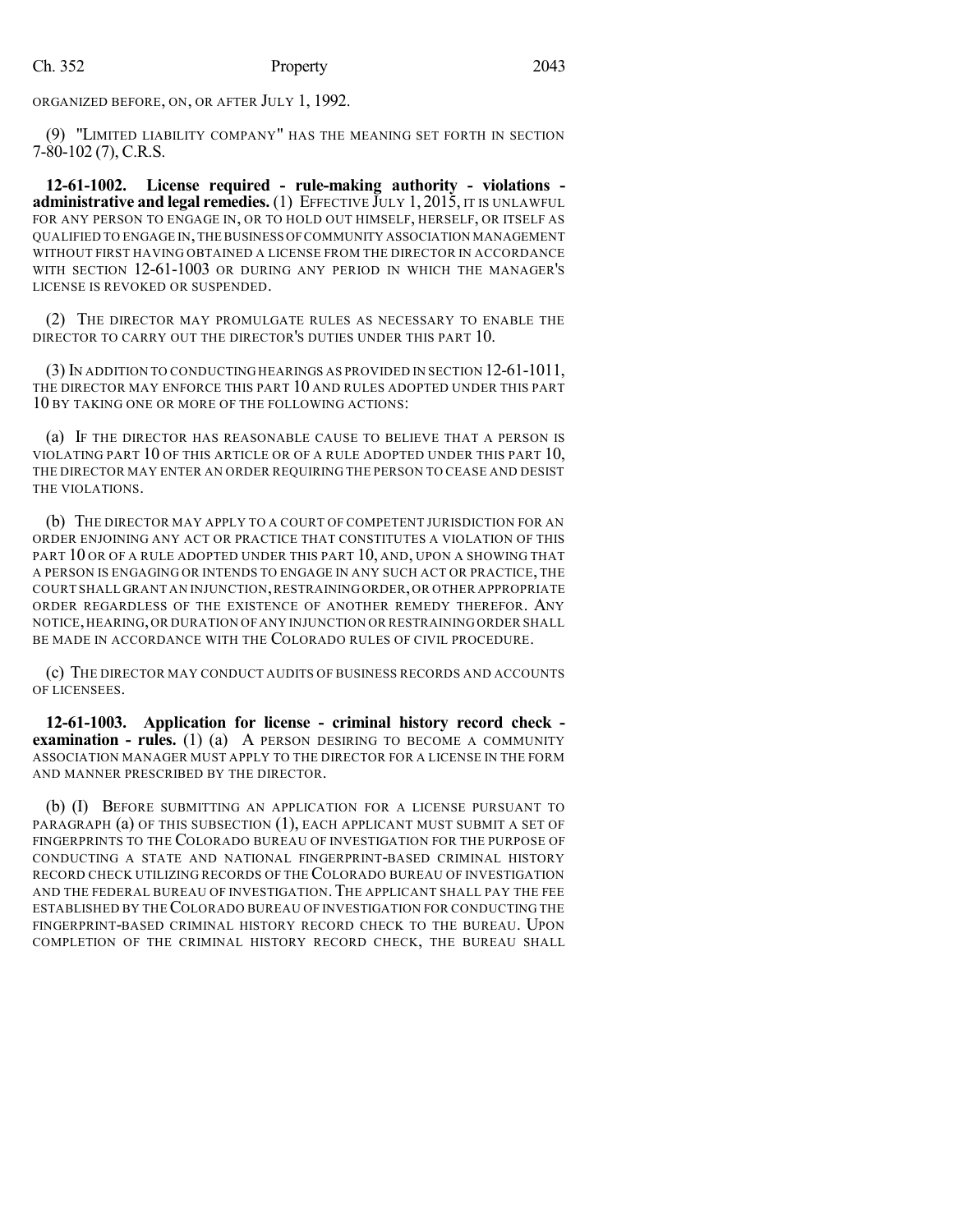FORWARD THE RESULTS TO THE DIRECTOR. THE DIRECTOR MAY ACQUIRE A NAME-BASED CRIMINAL HISTORY RECORD CHECK FOR AN APPLICANT WHO HASTWICE SUBMITTED TO A FINGERPRINT-BASED CRIMINAL HISTORY RECORD CHECK AND WHOSE FINGERPRINTS ARE UNCLASSIFIABLE.

(II) IF A PERSON HAS COMPLIED WITH THIS PARAGRAPH (b) AND HAS SUBMITTED AN OTHERWISE COMPLETE APPLICATION FOR A LICENSE BEFORE JULY 1, 2014, BUT, AS OF JULY 1, 2015, THE RESULTS OF THE PERSON'S FINGERPRINT-BASED CRIMINAL HISTORY RECORD CHECK HAVE NOT BEEN FORWARDED TO THE DIRECTOR, THE DIRECTOR MAY ISSUE A TEMPORARY LICENSE PENDING THE RECEIPT OF THE RESULTS. THE DIRECTOR MAY ADOPT RULES TO IMPLEMENT THIS SUBPARAGRAPH (II), BUT MAY NOT IMPOSE A FIXED EXPIRATION DATE FOR THE TEMPORARY LICENSE.

(2) EVERY COMMUNITY ASSOCIATION MANAGER LICENSED UNDER THIS PART 10 SHALL MAINTAIN A PLACE OF BUSINESS WITHIN THIS STATE, EXCEPT AS PROVIDED IN SECTION 12-61-1006. IF A COMMUNITY ASSOCIATION MANAGER MAINTAINS MORE THAN ONE PLACE OF BUSINESS WITHIN THE STATE, THE MANAGER IS RESPONSIBLE FOR SUPERVISING ALL LICENSED ACTIVITIES ORIGINATING IN THOSE OFFICES.

(3) (a) THE DIRECTOR MAY REQUIRE AND PROCURE ANY PROOF NECESSARY IN REFERENCE TO THE TRUTHFULNESS, HONESTY, AND GOOD MORAL CHARACTER OF ANY APPLICANT FOR A COMMUNITY ASSOCIATION MANAGER'S LICENSE OR, IF THE APPLICANT IS A PARTNERSHIP, LIMITED LIABILITY COMPANY, OR CORPORATION, OF ANY PARTNER, MANAGER, DIRECTOR, OFFICER, MEMBER, OR STOCKHOLDER IF SUCH PERSON HAS, EITHER DIRECTLY OR INDIRECTLY, A SUBSTANTIAL INTEREST IN THE APPLICANT PRIOR TO THE ISSUANCE OF THE LICENSE.

(b) AN APPLICANT IS INELIGIBLE FOR A LICENSE IF THE PERSON HAS, WITHIN THE IMMEDIATELY PRECEDING TEN YEARS, HAD A LICENSE OR CERTIFICATION AS A COMMUNITY ASSOCIATION MANAGER REVOKED OR SUSPENDED IN COLORADO OR ANY OTHER JURISDICTION THAT REGULATES COMMUNITY ASSOCIATION MANAGERS; EXCEPT THAT THE DIRECTOR HAS THE DISCRETION TO ACCEPT THE PERSON'S APPLICATION IF AT LEAST TWO YEARS HAVE ELAPSED SINCE THE DATE OF THE REVOCATION OR SUSPENSION AND THE APPLICANT HAS PROVED TO THE DIRECTOR THAT HE OR SHE IS FIT TO BE LICENSED AS A COMMUNITY MANAGER IN COLORADO.

(c) IF THE DIRECTOR DETERMINES THAT THE APPLICANT HAS BEEN CONVICTED OF A CRIME, THE DIRECTOR SHALL CONSIDER THE FOLLOWING FACTORS WHEN DETERMINING WHETHER THE CONVICTION DISQUALIFIES THE APPLICANT FOR A LICENSE:

(I) THE NATURE OF THE CONVICTION;

(II) WHETHER THERE IS A DIRECT RELATIONSHIP BETWEEN THE CONVICTION AND THE DUTIES AND RESPONSIBILITIES OF LICENSURE AND THE BEARING, IF ANY, THE CONVICTION MAY HAVE ON THE APPLICANT'S FITNESS OR ABILITY TO PERFORM ONE OR MORE SUCH DUTIES AND RESPONSIBILITIES, INCLUDING WHETHER THE CONVICTION WAS FOR UNLAWFUL SEXUAL BEHAVIOR AS LISTED IN SECTION 16-22-102(9),C.R.S., AND WHETHER THE APPLICANT WOULD PLACE A RESIDENT OR THE PUBLIC IN A VULNERABLE POSITION;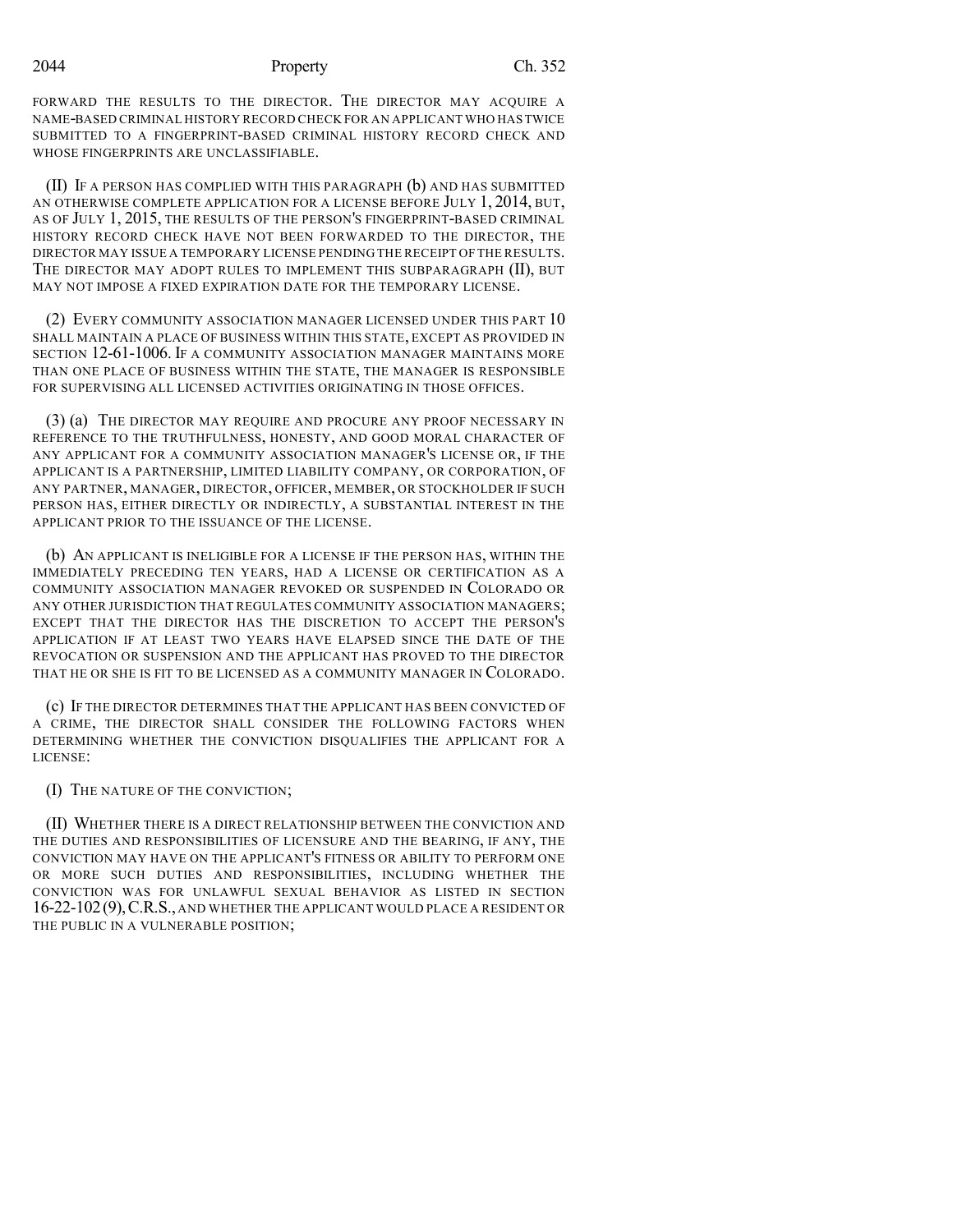(III) ANY INFORMATION PRODUCED BY THE APPLICANT OR PRODUCED ON THE APPLICANT'S BEHALF REGARDING HIS OR HER REHABILITATION AND GOOD CONDUCT; AND

(IV) THE TIME THAT HAS ELAPSED SINCE THE CONVICTION.

(d) NOTWITHSTANDING PARAGRAPH (c) OF THIS SUBSECTION (3), AN APPLICANT IS INELIGIBLE FOR LICENSURE IF THE APPLICANT HAS, WITHIN THE IMMEDIATELY PRECEDING TEN YEARS, BEEN CONVICTED OF AN OFFENSE INVOLVING UNLAWFUL SEXUAL BEHAVIOR AS LISTED IN SECTION 16-22-102 (9), C.R.S., A BURGLARY OFFENSE, AS DEFINED IN SECTION 18-4-202 OR 18-4-203, C.R.S., OR ANY FELONY INVOLVING FRAUD, THEFT, LARCENY, EMBEZZLEMENT, FRAUDULENT CONVERSION, OR MISAPPROPRIATION OF PROPERTY.

(4) AN APPLICANT FOR A MANAGER'S LICENSE MUSTBE AT LEAST EIGHTEEN YEARS OF AGE AND MUST FURNISH PROOF SATISFACTORY TO THE DIRECTOR THAT THE APPLICANT HAS RECEIVED EITHER A HIGH SCHOOL DIPLOMA OR THE EQUIVALENT GENERAL EDUCATION DEVELOPMENT CERTIFICATION.

(5) (a) AN APPLICANT FOR A MANAGER'S LICENSE MUST:

(I) HOLD ONE OR MORE OF THE FOLLOWING CREDENTIALS:

(A) THE "CERTIFIED MANAGER OF COMMUNITY ASSOCIATIONS" OR "CMCA" DESIGNATION AWARDED BY THE NATIONAL BOARD OF CERTIFICATION FOR COMMUNITY ASSOCIATION MANAGERS;

(B) THE "ASSOCIATION MANAGEMENT SPECIALIST" OR "AMS" DESIGNATION AWARDED BY THE COMMUNITY ASSOCIATIONS INSTITUTE;

(C) THE "PROFESSIONAL COMMUNITY ASSOCIATION MANAGER" OR "PCAM" DESIGNATION AWARDED BY THE COMMUNITY ASSOCIATIONS INSTITUTE; OR

(D) ANOTHER CREDENTIAL IDENTIFIED BY THE DIRECTOR IN RULES; AND

(II) CERTIFY COMPLETION OF ANY EDUCATIONAL OR CONTINUING EDUCATIONAL REQUIREMENTS AS DETERMINED BY THE DIRECTOR IN RULES AND PUBLISHED ON THE DIVISION'S WEB SITE; AND

(III) SUBMIT TO AND PASS AN EXAMINATION DESIGNED TO DETERMINE THE COMPETENCY OF THE APPLICANT AND PREPARED BY OR UNDER THE SUPERVISION OF THE DIRECTOR OR THE DIRECTOR'S DESIGNATED CONTRACTOR. THE DIRECTOR MAY CONTRACT WITH AN INDEPENDENT TESTING SERVICE TO DEVELOP, ADMINISTER, OR GRADE EXAMINATIONS OR TO ADMINISTER LICENSEE RECORDS.THE CONTRACT MAY ALLOW THE TESTING SERVICE TO RECOVER FROM THE APPLICANT THE COSTS OF THE EXAMINATION AND THE COSTS OF ADMINISTERING THE EXAMINATION AND LICENSE RECORDS.THE DIRECTOR MAY CONTRACT SEPARATELY FOR THESE FUNCTIONS AND ALLOW RECOVERED COSTS TO BE COLLECTED AND RETAINED BY A SINGLE CONTRACTOR FOR DISTRIBUTION TO OTHER CONTRACTORS. THE DIRECTOR SHALL HAVE THE AUTHORITY TO SET THE MINIMUM PASSING SCORE THAT AN APPLICANT MUST RECEIVE ON THE EXAMINATION, WHICH SCORE MUST REFLECT THE MINIMUM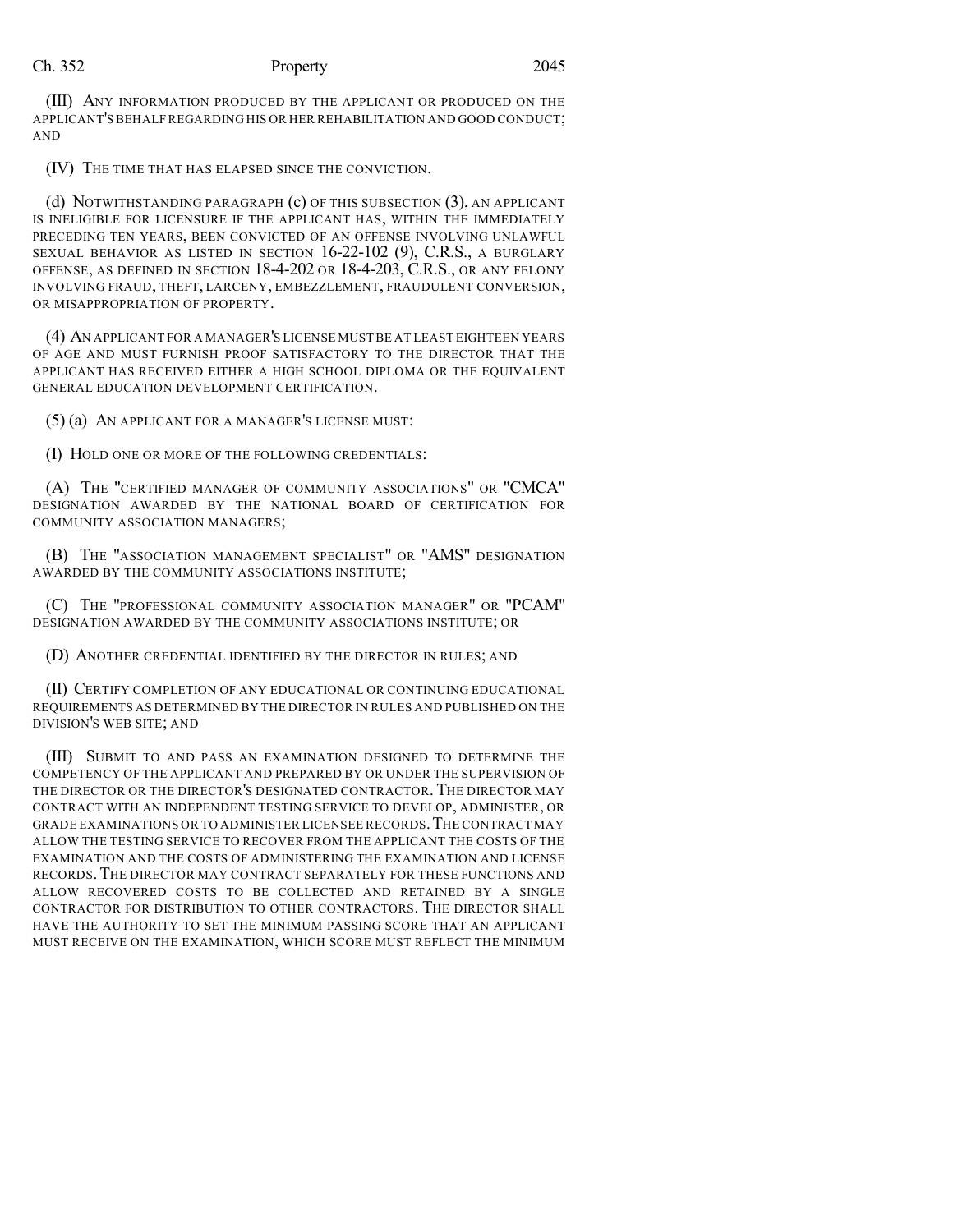### 2046 Property Ch. 352

LEVEL OF COMPETENCY REQUIRED TO BE A COMMUNITY ASSOCIATION MANAGER. THE DIRECTOR SHALL PRESCRIBE THE TIMES AND PLACES AT WHICH THE EXAMINATION IS GIVEN.

(b) THE EXAMINATION DEVELOPED UNDER SUBPARAGRAPH (III) OF PARAGRAPH (a) OF THIS SUBSECTION (5) MUST ASSESS AN APPLICANT'S COMPETENCY IN THE FOLLOWING SUBJECT MATTER AREAS:

(I) THE LEGAL DOCUMENTS AND STATUTES THAT ENABLE A COMMUNITY ASSOCIATION TO OPERATE, INCLUDING THE "COLORADO COMMON INTEREST OWNERSHIP ACT" AND OTHER APPLICABLE PROVISIONS OF COLORADO LAW; AND

(II) OTHER CORE COMPETENCIES AS SPECIFIED BY THE DIRECTOR.

(c) EXAMINATION RESULTS MEASURING AN APPLICANT'S KNOWLEDGE OF THE MATTERS DESCRIBED IN SUBPARAGRAPH  $(I)$  OF PARAGRAPH  $(b)$  OF THIS SUBSECTION (5) ARE VALID FOR ONE YEAR. A PERSON WHO TAKES THE EXAMINATION AND DOES NOT APPLY FOR A LICENSE WITHIN ONE YEAR THEREAFTER MUST RETAKE THAT PORTION OF THE EXAMINATION BEFORE APPLYING.

(d) THE DIVISION MAY ISSUE A LICENSE TO AN APPLICANT WHO HAS HELD A COMMUNITY ASSOCIATION MANAGER LICENSE IN ANOTHER JURISDICTION THAT REGULATES COMMUNITY ASSOCIATION MANAGERS AND WHO HAS BEEN LICENSED FOR TWO OR MORE YEARS PRIOR TO APPLYING FOR A COLORADO LICENSE IF THE APPLICANT ESTABLISHES THAT HE OR SHE POSSESSES CREDENTIALS AND QUALIFICATIONS THAT ARE SUBSTANTIVELY EQUIVALENT TO THE REQUIREMENTS IN COLORADO FOR LICENSURE BY EXAMINATION,AS DETERMINED BY THE DIRECTOR BY RULE. THE DIRECTOR MAY REQUIRE A PERSON SO LICENSED TO TAKE THE PORTION OF THE EXAMINATION PERTAINING TO THE MATTERS DESCRIBED IN SUBPARAGRAPH (I) OF PARAGRAPH (b) OF THIS SUBSECTION (5) WITHIN A SPECIFIED TIME AFTER FIRST RECEIVING A COLORADO LICENSE.

(6) (a) COMMUNITY ASSOCIATION MANAGERS' LICENSES MAY BE GRANTED TO INDIVIDUALS, PARTNERSHIPS, LIMITED LIABILITY COMPANIES, OR CORPORATIONS.

(b) A PARTNERSHIP, LIMITED LIABILITY COMPANY, OR CORPORATION, IN ITS APPLICATION FOR A LICENSE, SHALL DESIGNATE A QUALIFIED, ACTIVE MANAGER TO BE RESPONSIBLE FOR MANAGEMENT AND SUPERVISION OF THE LICENSED ACTIONS OF THE ENTITY AND ALL PERSONS EMPLOYED BY, OR ACTING AT ANY TIME ON BEHALF OF, THE ENTITY. A LICENSE MAY NOT BE ISSUED TO THE ENTITY UNLESS THE MANAGER SO DESIGNATED, AND ALL PERSONS THAT THE ENTITY EMPLOYS TO PERFORM COMMUNITY ASSOCIATION MANAGEMENT DUTIES ON BEHALF OF THE ENTITY, TAKE AND PASS THE EXAMINATION REQUIRED BY THIS PART 10. UPON THESE PERSONS' SUCCESSFULLY PASSING THE EXAMINATION AND UPON COMPLIANCE WITH ALL OTHER REQUIREMENTS OF LAW BY THE ENTITY AS WELL AS BY THE DESIGNATED MANAGER, THE DIRECTOR SHALL ISSUE A DESIGNATED MANAGER'S LICENSE TO THE DESIGNATED MANAGER.

(c) IF THE DESIGNATED MANAGER IS REFUSED A LICENSE BY THE DIRECTOR OR CEASES TO BE THE DESIGNATED MANAGER OF THE ENTITY, THE ENTITY MAY DESIGNATE ANOTHER PERSON TO APPLY FOR A LICENSE AND THE DIRECTOR MAY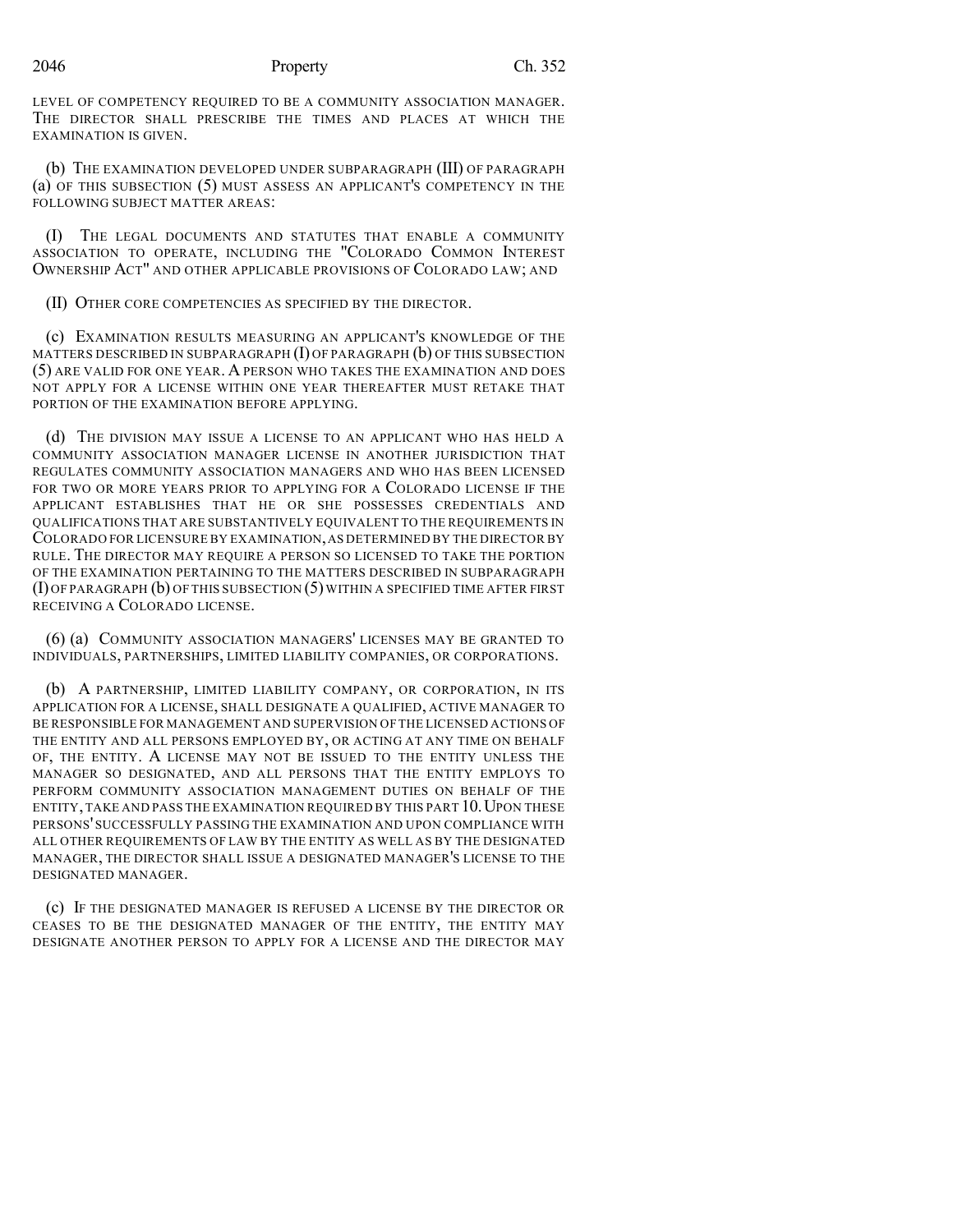ISSUE A TEMPORARY LICENSE TO PREVENT HARDSHIP FOR A PERIOD NOT TO EXCEED NINETY DAYS TO THE PERSON SO DESIGNATED.

(7) THE DESIGNATED MANAGER FOR ANY PARTNERSHIP, LIMITED LIABILITY COMPANY, OR CORPORATION IS PERSONALLY RESPONSIBLE FOR THE HANDLING OF ANY AND ALL COMMON INTEREST COMMUNITY FUNDS RECEIVED OR DISBURSED BY THE ENTITY. IN THE EVENT OF ANY BREACH OF DUTY BY THE ENTITY, ANY PERSON AGGRIEVED OR DAMAGED BY THE BREACH MAY MAKE A CLAIM FOR RELIEF AGAINST THE ENTITY.

(8) A PERSON SHALL NOT:

(a) BE LICENSED AS A COMMUNITY ASSOCIATION MANAGER UNDER MORE THAN ONE NAME; OR

(b) CONDUCT OR PROMOTE BUSINESS AS A COMMUNITY ASSOCIATION MANAGER EXCEPT UNDER THE NAME UNDER WHICH THE PERSON IS LICENSED.

**12-61-1004. Insurance required- rules.** EVERY LICENSEE UNDER THIS PART 10, EXCEPT AN INACTIVE MANAGER OR AN ATTORNEY LICENSEE WHO MAINTAINS A POLICY OF PROFESSIONAL MALPRACTICE INSURANCE THAT PROVIDES COVERAGE FOR HIS OR HER ACTIVITIES UNDER THIS PART 10, SHALL MAINTAIN INSURANCE NECESSARY TO COVER ALL ACTIVITIES CONTEMPLATED UNDER THIS PART 10 IN AN AMOUNT AND UNDER TERMS AND CONDITIONS SPECIFIED BY THE DIRECTOR BY RULE. IN PROMULGATING RULES UNDER THIS SECTION, THE DIRECTOR SHALL SOLICIT AND CONSIDER INFORMATION AND COMMENTS FROM INTERESTED PERSONS.

**12-61-1005. Licenses - issuance - contents - display.** THE DIRECTOR SHALL MAKE AVAILABLE FOR EACH LICENSEE A LICENSE IN SUCH FORM AND SIZE AS THE DIRECTOR MAY PRESCRIBE. THE LICENSE MUST SHOW THE NAME OF THE LICENSEE AND MAY CONTAIN SUCH OTHER MATTER AS THE DIRECTOR PRESCRIBES.

**12-61-1006. Resident licensee - nonresident licensee - consent to service.** (1) A NONRESIDENT OF THE STATE MAY BECOME A COMMUNITY ASSOCIATION MANAGER IN THIS STATE BY CONFORMING TO ALL THE CONDITIONS OF THIS PART 10; EXCEPT THAT THE NONRESIDENT MANAGER SHALL NOT BE REQUIRED TO MAINTAIN A PLACE OF BUSINESS WITHIN THIS STATE IF THAT MANAGER MAINTAINS A DEFINITE PLACE OF BUSINESS IN ANOTHER STATE.

(2) IF A MANAGER HAS NO REGISTERED AGENT REGISTERED IN THIS STATE AS CONTEMPLATED BY SECTION 7-90-701, C.R.S., THE REGISTERED AGENT IS NOT LOCATED UNDER ITS REGISTERED AGENT NAME AT ITS REGISTERED AGENT ADDRESS, OR THE REGISTERED AGENT CANNOT WITH REASONABLE DILIGENCE BE SERVED, NOTWITHSTANDING SECTION 7-90-704, C.R.S., THE MANAGER MAY BE SERVED BY REGISTERED MAIL OR BY CERTIFIED MAIL,RETURN RECEIPT REQUESTED,ADDRESSED TO THE MANAGER AT THE MANAGER'S LAST-KNOWN ADDRESS. SERVICE IS PERFECTED UNDER THIS SUBSECTION (2) AT THE EARLIEST OF:

- (a) THE DATE THE MANAGER RECEIVES THE PROCESS, NOTICE, OR DEMAND;
- (b) THE DATE SHOWN ON THE RETURN RECEIPT, IF SIGNED BY OR ON BEHALF OF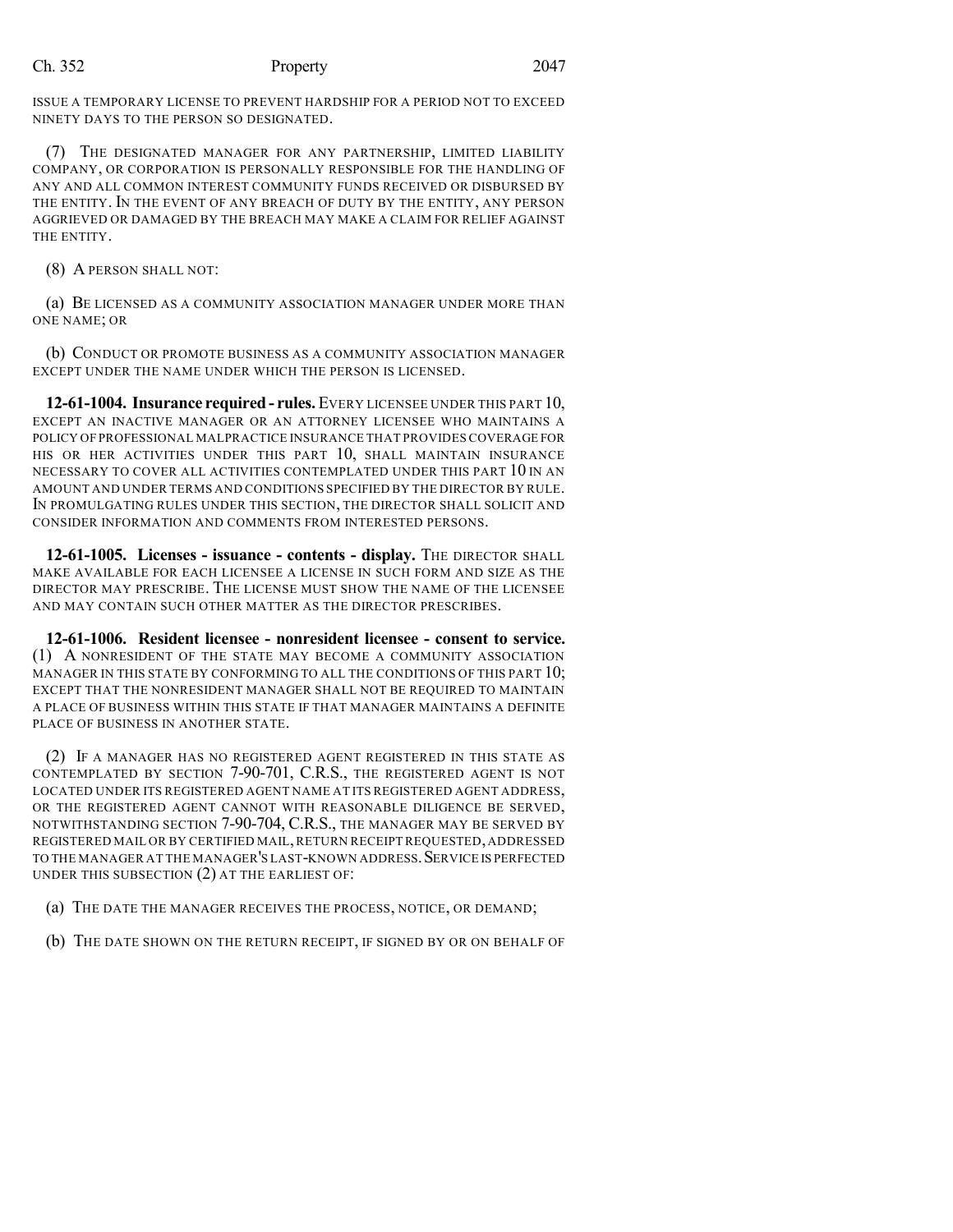THE MANAGER; OR

(c) FIVE DAYS AFTER MAILING.

(3) ALL APPLICATIONS MADE BY A DESIGNATED MANAGER ON BEHALF OF A PARTNERSHIP, LIMITED LIABILITY COMPANY, OR CORPORATION MUST CONTAIN A CERTIFICATION THAT THE MANAGER IS AUTHORIZED TO ACT FOR THE ENTITY.

**12-61-1007. Recordoflicensees-publications.**THE DIRECTOR SHALL MAINTAIN A RECORD OF THE NAMES AND ADDRESSES OF ALL COMMUNITY ASSOCIATION MANAGERS LICENSED UNDER THIS PART 10, TOGETHER WITH SUCH OTHER INFORMATION RELATIVE TO THE ENFORCEMENT OF THIS PART 10 AS THE DIRECTOR DEEMS NECESSARY.THE DIRECTOR SHALL PUBLISH THE NAME AND ADDRESSRECORD AND OTHER NONPROPRIETARY INFORMATION THE DIRECTOR DEEMS USEFUL TO THE PUBLIC ON THE DIVISION'S WEB SITE. PUBLICATION OF THE RECORD AND OF ANY OTHER INFORMATION CIRCULATED IN QUANTITY OUTSIDE THE EXECUTIVE BRANCH MUST BE IN ACCORDANCE WITH SECTION 24-1-136, C.R.S.

**12-61-1008. Change of location or employment status - notice required.** (1) A COMMUNITY ASSOCIATION MANAGER LICENSED UNDER THIS PART  $10$  shall NOTIFY THE DIRECTOR WITHIN THIRTY DAYS AFTER ANY CHANGE OF BUSINESS LOCATION OR EMPLOYMENT. A CHANGE OF BUSINESS ADDRESS OR EMPLOYMENT STATUS WITHOUT NOTIFICATION TO THE DIRECTOR AUTOMATICALLY INACTIVATES THE LICENSEE'S LICENSE.

(2) FOR PURPOSES OF THIS SECTION,A CHANGE IN EMPLOYMENT STATUS INCLUDES THE DESIGNATION OF A LICENSED COMMUNITY ASSOCIATION MANAGER AS A NEW OR SUCCESSOR MANAGER ACTING FOR A PARTNERSHIP,LIMITED LIABILITY COMPANY,OR CORPORATION.

**12-61-1009. License fees - partnership, limited liability company, and corporation licenses- rules.** (1) THE DIRECTOR SHALL ESTABLISH, COLLECT, AND PERIODICALLY ADJUST IN ACCORDANCE WITH SECTION 12-61-111.5, FEES FOR:

(a) EACH MANAGER'S EXAMINATION;

(b) EACH MANAGER'S ORIGINAL APPLICATION AND LICENSE;

(c) EACH RENEWAL OR REINSTATEMENT OF A MANAGER'S LICENSE; AND

(d) ANY CHANGE OF NAME, ADDRESS, OR EMPLOYMENT STATUS REQUIRING A CHANGE IN DIRECTOR RECORDS.

(2) THE DIRECTOR SHALL TRANSMIT ALL FEES TO THE STATE TREASURER, WHO SHALL CREDIT THEM TO THE COMMUNITY ASSOCIATION MANAGER LICENSING CASH FUND, CREATED IN SECTION 12-61-1012. FEES COLLECTED UNDER PARAGRAPHS (b), (c), AND (d) OF SUBSECTION (1) OF THIS SECTION ARE NONREFUNDABLE.

(3) LICENSES ARE VALID FOR UP TO THREE YEARS, SUBJECT TO EXPIRATION AND RENEWAL ON A SCHEDULE DETERMINED BY THE DIRECTOR. THE DIRECTOR SHALL ESTABLISH, BY RULE, THE REQUIREMENTS FOR CONTINUING EDUCATION,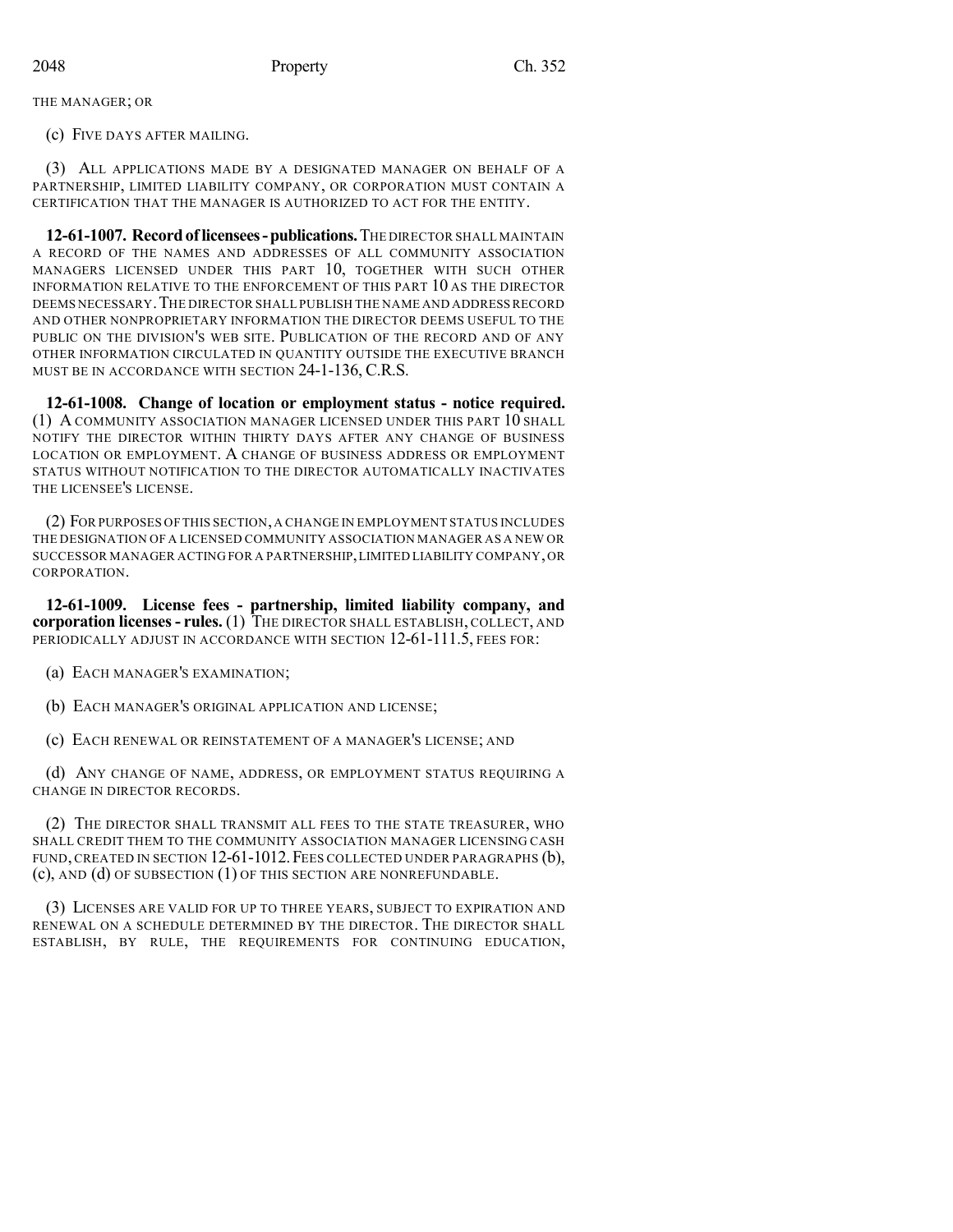REEXAMINATION, AND SUBSEQUENT CRIMINAL HISTORY RECORD CHECKS; EXCEPT THAT THESE REQUIREMENTS MUST NOT BE MORE STRINGENT THAN THE EQUIVALENT REQUIREMENTS FOR REAL ESTATE BROKERS UNDER PART 1 OF THIS ARTICLE.

**12-61-1010. Investigation - revocation - actions against licensee.** (1) THE DIRECTOR, UPON THE DIRECTOR'S OWN MOTION, MAY, AND, UPON THE COMPLAINT IN WRITING OF ANY PERSON, SHALL, INVESTIGATE THE ACTIVITIES OF ANY COMMUNITY ASSOCIATION MANAGER OR ANY PERSON WHO ASSUMESTO ACT IN SUCH CAPACITY WITHIN THE STATE. THE DIRECTOR, AFTER HOLDING A HEARING IN ACCORDANCE WITH THE "STATE ADMINISTRATIVE PROCEDURE ACT", ARTICLE 4 OF TITLE 24, C.R.S., MAY IMPOSE AN ADMINISTRATIVE FINE NOT TO EXCEED TWO THOUSAND FIVE HUNDRED DOLLARS FOR EACH SEPARATE OFFENSE, CENSURE A LICENSEE, PLACE THE LICENSEE ON PROBATION AND SET THE TERMS OF PROBATION, OR TEMPORARILY SUSPEND OR PERMANENTLY REVOKE A LICENSE WHEN THE LICENSEE HAS PERFORMED, IS PERFORMING, OR IS ATTEMPTING TO PERFORM ANY OF THE FOLLOWING ACTS AND IS GUILTY OF:

(a) KNOWINGLY MAKING ANY MISREPRESENTATION OR KNOWINGLY MAKING USE OF ANY FALSE OR MISLEADING ADVERTISING;

(b) MAKING ANY PROMISE OF A CHARACTER THAT INFLUENCES, PERSUADES, OR INDUCES ANOTHER PERSON WHEN HE OR SHE COULD NOT OR DID NOT INTEND TO KEEP SUCH PROMISE;

(c) KNOWINGLY MISREPRESENTING OR MAKING FALSE PROMISES THROUGH AGENTS, ADVERTISING, OR OTHERWISE;

(d) VIOLATING, DIRECTLY OR INDIRECTLY, ANY APPLICABLE PROVISION OF COLORADO OR FEDERAL FAIR HOUSING LAWS;

(e) KNOWINGLY VIOLATING OR KNOWINGLY DIRECTING OTHERS TO VIOLATE CCIOA;

(f) FAILING TO ACCOUNT FOR OR TO REMIT, WITHIN A REASONABLE TIME, ANY MONEYS COMING INTO THE LICENSEE'S POSSESSION THAT BELONG TO OTHERS, WHETHER ACTING AS A COMMUNITY ASSOCIATION MANAGER OR OTHERWISE, AND FAILING TO KEEP RECORDS RELATIVE TO SAID MONEYS, WHICH RECORDS MUST CONTAIN ANY INFORMATION REQUIRED BY RULES OF THE DIRECTOR AND ARE SUBJECT TO AUDIT BY THE DIRECTOR;

(g) CONVERTING FUNDS OF OTHERS, DIVERTING FUNDS OF OTHERS WITHOUT PROPER AUTHORIZATION, COMMINGLING FUNDS OF OTHERS WITH THE MANAGER'S OWN FUNDS, OR FAILING TO KEEP SUCH FUNDS OF OTHERS IN A SEGREGATED ACCOUNT WITH SOME BANK OR RECOGNIZED DEPOSITORY IN THIS STATE, WHICH ACCOUNT MAY BE ANY TYPE OF CHECKING, DEMAND, PASSBOOK, OR STATEMENT ACCOUNT INSURED BY AN AGENCY OF THE UNITED STATES GOVERNMENT, AND TO SO KEEP RECORDS RELATIVE TO THE DEPOSIT THAT CONTAIN ANY INFORMATION REQUIRED BY RULES OF THE DIRECTOR AND ARE SUBJECT TO AUDIT BY THE DIRECTOR;

(h) DISREGARDING OR VIOLATING, OR AIDING OR ABETTING ANY VIOLATION OF,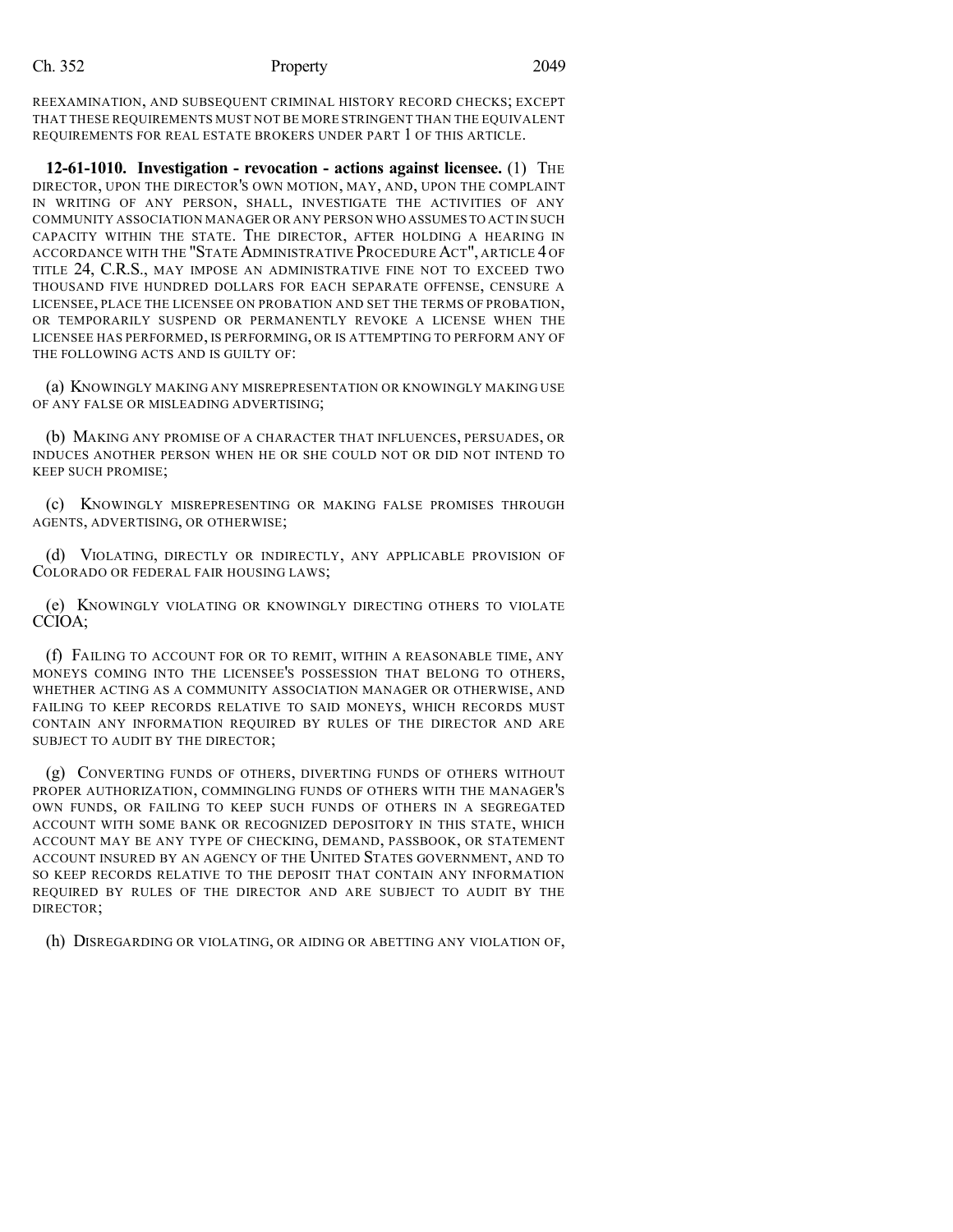# 2050 Property Ch. 352

THIS PART 10 OR ANY APPLICABLE RULE OR ORDER OF THE DIRECTOR;

(i) PERFORMING ANY ACT THAT LEADS TO A CONVICTION OF, ENTRY OF A PLEA OF GUILTY TO, OR ENTRY OF A PLEA OF NOLO CONTENDERE TO ANY CRIME IN ARTICLE 3 OF TITLE 18, C.R.S.; PARTS 1 TO 4 OF ARTICLE 4 OF TITLE 18, C.R.S.; PARTS 1 TO 5 AND 7 TO 9 OF ARTICLE 5 OF TITLE 18, C.R.S.; ARTICLE 5.5 OF TITLE 18, C.R.S.; PARTS 1, 3, 4, AND 6 TO 8 OF ARTICLE 6 OF TITLE 18, C.R.S.; PARTS 1 AND 3 TO 8 OF ARTICLE 7 OF TITLE 18, C.R.S.; PART 3 OF ARTICLE 8 OF TITLE 18, C.R.S.; ARTICLE 15 OF TITLE 18, C.R.S.; ARTICLE 17 OF TITLE 18, C.R.S.; SECTION 18-18-405, 18-18-411,18-18-412.5,18-18-412.7,18-18-415,18-18-422,OR 18-18-423,C.R.S., OR ANY OTHER LIKE CRIME UNDER COLORADO LAW, FEDERAL LAW, OR THE LAWS OF OTHER STATES. A CERTIFIED COPY OF THE JUDGMENT OF A COURT OF COMPETENT JURISDICTION OF SUCH CONVICTION OR OTHER OFFICIAL RECORD INDICATING THAT SUCH PLEA WAS ENTERED IS CONCLUSIVE EVIDENCE OF SUCH CONVICTION OR PLEA IN ANY HEARING UNDER THIS PART 10.

(j) FAILING TO IMMEDIATELY NOTIFY THE DIRECTOR IN WRITING OF A CONVICTION, PLEA, OR VIOLATION PURSUANT TO PARAGRAPH (i) OF THIS SUBSECTION (1);

(k) HAVING DEMONSTRATED UNWORTHINESS OR INCOMPETENCY TO ACT AS A COMMUNITY ASSOCIATION MANAGER BY CONDUCTING BUSINESS IN SUCH A MANNER AS TO ENDANGER THE INTEREST OF THE PUBLIC;

(l) IN THE CASE OF A MANAGER WHO EMPLOYS OTHERS OR IS DESIGNATED TO ACT ON BEHALF OF A LICENSED ENTITY, FAILING TO EXERCISE REASONABLE SUPERVISION OVER THE ACTIVITIES OF EMPLOYEES;

(m) PROCURING, OR ATTEMPTING TO PROCURE, A COMMUNITY ASSOCIATION MANAGER'S LICENSE OR RENEWING, REINSTATING, OR REACTIVATING, OR ATTEMPTING TO RENEW, REINSTATE, OR REACTIVATE, A COMMUNITY ASSOCIATION MANAGER'S LICENSE BY FRAUD, MISREPRESENTATION, OR DECEIT OR BY MAKING A MATERIAL MISSTATEMENT OF FACT IN AN APPLICATION FOR SUCH LICENSE;

(n) CLAIMING, ARRANGING FOR, OR TAKING ANY SECRET OR UNDISCLOSED AMOUNT OF COMPENSATION,COMMISSION,OR PROFIT OR FAILING TO REVEAL TO THE LICENSEE'S PRINCIPAL OR EMPLOYER THE FULL AMOUNT OF THE LICENSEE'S COMPENSATION,COMMISSION,OR PROFIT IN CONNECTION WITH ANY ACTS FOR WHICH A LICENSE IS REQUIRED UNDER THIS PART 10;

(o) HAVING HAD A COMMUNITY ASSOCIATION MANAGER'S OR A SUBDIVISION DEVELOPER'S LICENSE SUSPENDED OR REVOKED IN ANY JURISDICTION, OR HAVING HAD ANY DISCIPLINARY ACTION TAKEN AGAINST THE MANAGER OR SUBDIVISION DEVELOPER IN ANY OTHER JURISDICTION IF THE MANAGER'S OR SUBDIVISION DEVELOPER'S ACTION WOULD CONSTITUTE A VIOLATION OF THIS SUBSECTION (1).A CERTIFIED COPY OF THE ORDER OF DISCIPLINARY ACTION IS PRIMA FACIE EVIDENCE OF SUCH DISCIPLINARY ACTION.

(p) WITHIN THE LAST FIVE YEARS, HAVING A LICENSE, REGISTRATION, OR CERTIFICATION ISSUED BY COLORADO OR ANOTHER STATE REVOKED OR SUSPENDED FOR FRAUD, DECEIT, MATERIAL MISREPRESENTATION, THEFT, OR THE BREACH OF A FIDUCIARY DUTY, AND SUCH DISCIPLINE DENIED THE PERSON AUTHORIZATION TO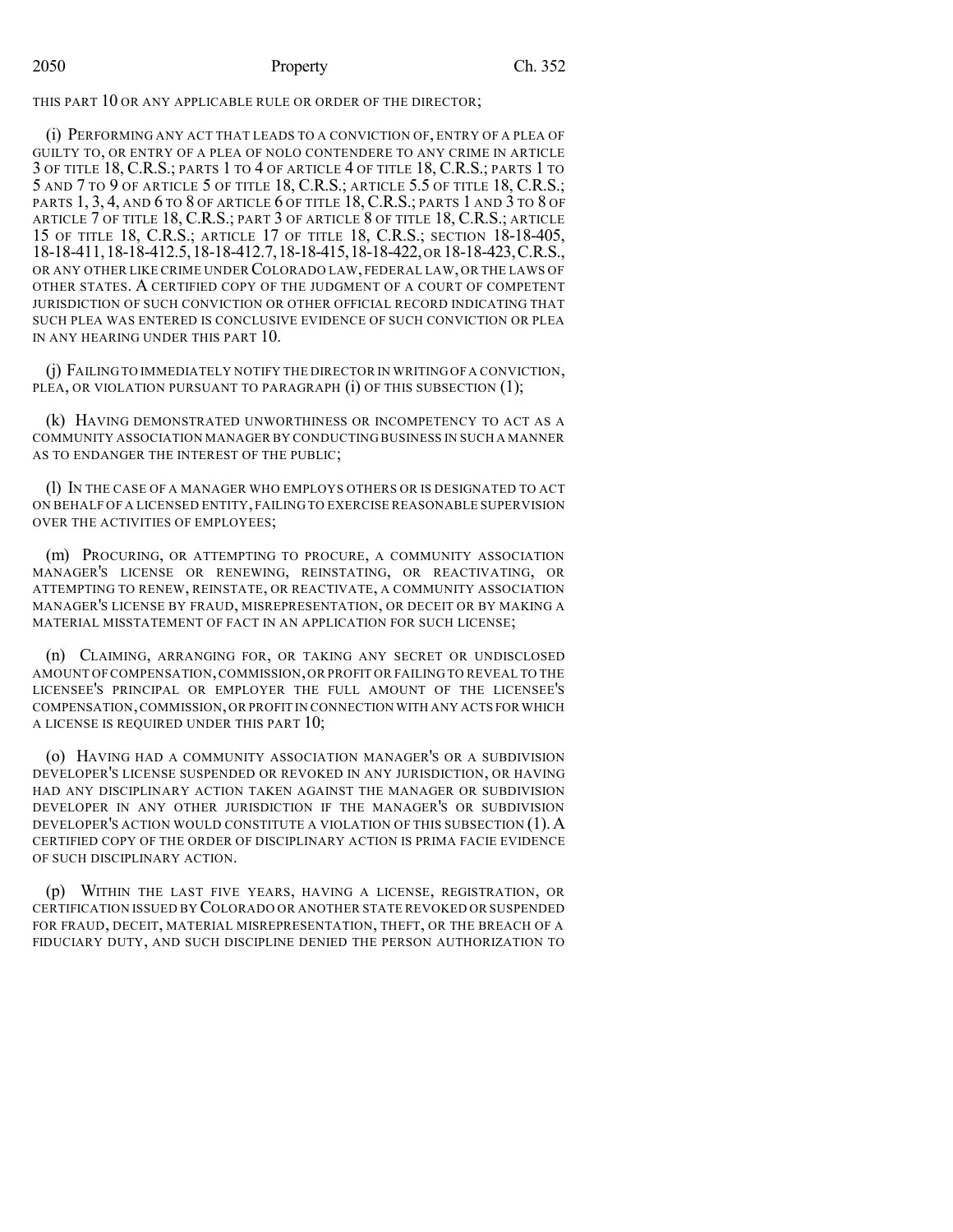PRACTICE AS:

(I) A MORTGAGE BROKER OR MORTGAGE LOAN ORIGINATOR;

(II) A REAL ESTATE BROKER OR SALESPERSON;

(III) A REAL ESTATE APPRAISER, AS DEFINED BY SECTION 12-61-702 (5);

(IV) AN INSURANCE PRODUCER, AS DEFINED BY SECTION 10-2-103 (6), C.R.S.;

(V) AN ATTORNEY;

(VI) A SECURITIES BROKER-DEALER, AS DEFINED BY SECTION 11-51-201 (2), C.R.S.;

(VII) A SECURITIES SALES REPRESENTATIVE, AS DEFINED BY SECTION 11-51-201 (14), C.R.S.;

(VIII) AN INVESTMENT ADVISOR, AS DEFINED BY SECTION 11-51-201 (9.5), C.R.S.; OR

(IX) AN INVESTMENT ADVISOR REPRESENTATIVE, AS DEFINED BY SECTION 11-51-201 (9.6), C.R.S.; OR

(q) ANY OTHER CONDUCT, WHETHER OF THE SAME OR A DIFFERENT CHARACTER THAN SPECIFIED IN THIS SUBSECTION (1), THAT CONSTITUTES DISHONEST DEALING.

(2) IF A FIRM, PARTNERSHIP, LIMITED LIABILITY COMPANY, ASSOCIATION, OR CORPORATION OPERATING UNDER THE LICENSE OF A MANAGER DESIGNATED AND LICENSED AS A REPRESENTATIVE OF THE ENTITY COMMITS ANY ACT OR PRACTICE LISTED IN SUBSECTION (1)OFTHIS SECTION,THE DIRECTOR MAY SUSPEND OR REVOKE THE RIGHT OF THE ENTITY TO CONDUCT ITS BUSINESS UNDER THE LICENSE OF THE MANAGER, WHETHER OR NOT THE DESIGNATED MANAGER HAD PERSONAL KNOWLEDGE OF THE ACT OR PRACTICE AND WHETHER OR NOT THE DIRECTOR SUSPENDS OR REVOKES THE INDIVIDUAL LICENSE OF ANY OTHER PERSON.

(3) THIS PART 10 DOES NOT RELIEVE ANY PERSON FROM CIVIL LIABILITY OR CRIMINAL PROSECUTION UNDER THE LAWS OF THIS STATE.

(4) COMPLAINTS OF RECORD IN THE OFFICE OF THE DIRECTOR AND DIVISION INVESTIGATIONS, INCLUDING INVESTIGATIVE FILES, ARE CLOSED TO PUBLIC INSPECTION. STIPULATIONS AND FINAL AGENCY ORDERS ARE PUBLIC RECORDS SUBJECT TO SECTIONS 24-72-203 AND 24-72-204, C.R.S.

(5) WHEN A COMPLAINT OR AN INVESTIGATION DISCLOSES AN INSTANCE OF MISCONDUCT THAT,IN THE OPINION OF THE DIRECTOR, DOES NOT WARRANT FORMAL ACTION BY THE DIRECTOR BUT SHOULD NOT BE DISMISSED AS BEING WITHOUT MERIT, THE DIRECTOR MAY SEND A LETTER OF ADMONITION TO THE LICENSEE AGAINST WHOM THE COMPLAINT WAS MADE AND A COPY OF THE LETTER TO THE PERSON MAKING THE COMPLAINT, BUT THE LETTER MUST ADVISE THE LICENSEE THAT THE LICENSEE HAS THE RIGHT TO REQUEST IN WRITING, WITHIN TWENTY DAYS AFTER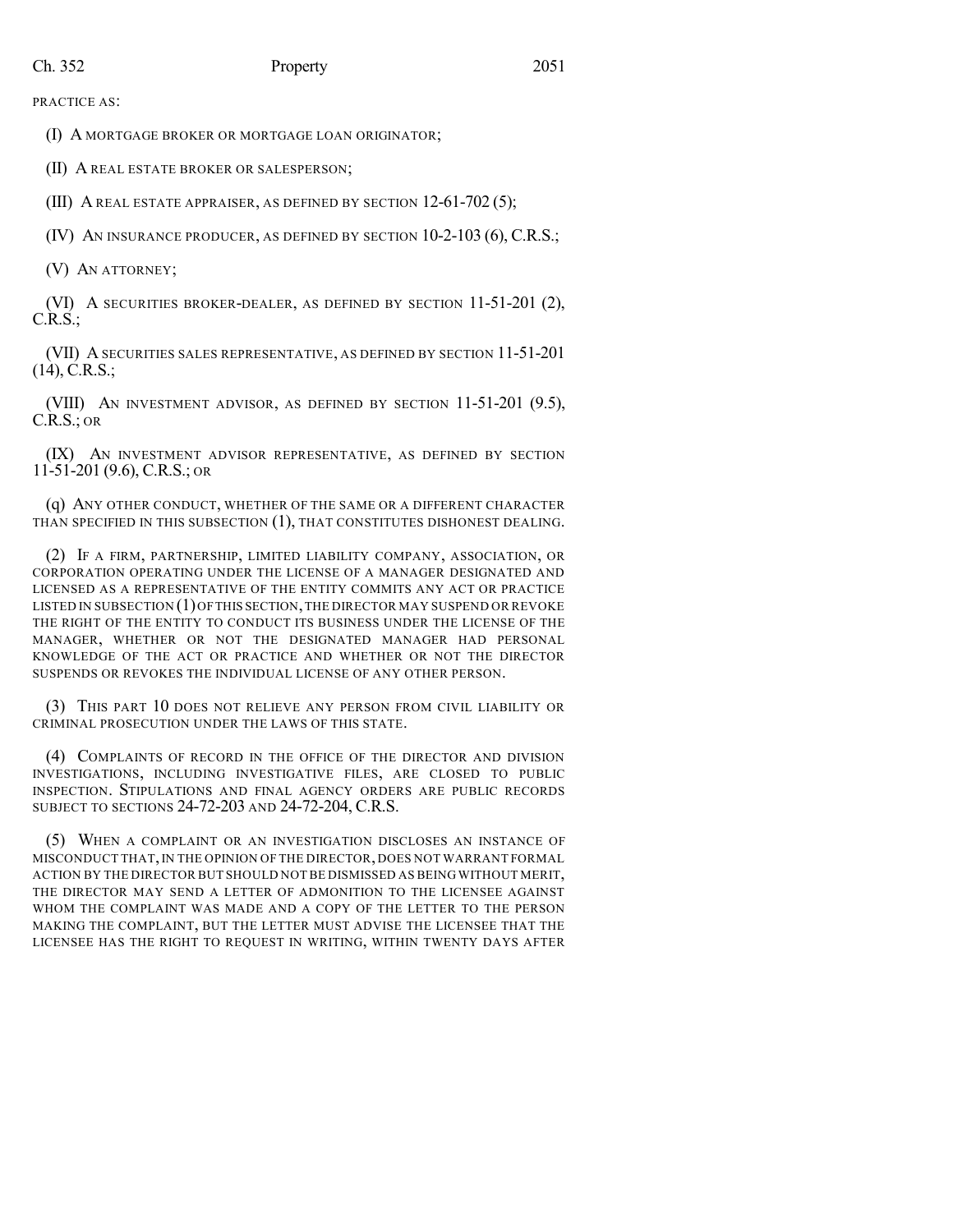2052 Property Ch. 352

RECEIPT, THAT FORMAL DISCIPLINARY PROCEEDINGS BE INITIATED TO ADJUDICATE THE PROPRIETY OF THE CONDUCT UPON WHICH THE LETTER OF ADMONITION IS BASED. IF THE REQUEST IS TIMELY MADE, THE LETTER OF ADMONITION IS VACATED, AND THE MATTER SHALL BE PROCESSED BY MEANS OF FORMAL DISCIPLINARY PROCEEDINGS.

(6) ALL ADMINISTRATIVE FINES COLLECTED PURSUANT TO THIS SECTION SHALL BE TRANSMITTED TO THE STATE TREASURER, WHO SHALL CREDIT THE SAME TO THE COMMUNITY ASSOCIATION MANAGER LICENSING CASH FUND, CREATED IN SECTION 12-61-1012.

(7) WHEN THE DIVISION BECOMES AWARE OF FACTS OR CIRCUMSTANCES THAT FALL WITHIN THE JURISDICTION OF A CRIMINAL JUSTICE OR OTHER LAW ENFORCEMENT AUTHORITY UPON INVESTIGATION OF THE ACTIVITIES OF A LICENSEE, THE DIVISION SHALL, IN ADDITION TO THE EXERCISE OF ITS AUTHORITY UNDER THIS PART 10, REFER AND TRANSMIT SUCH INFORMATION, WHICH MAY INCLUDE ORIGINALS OR COPIES OF DOCUMENTS AND MATERIALS, TO ONE OR MORE CRIMINAL JUSTICE OR OTHER LAW ENFORCEMENT AUTHORITIES FOR INVESTIGATION AND PROSECUTION AS AUTHORIZED BY LAW.

**12-61-1011. Hearings - use of administrative law judges - subpoenas judicial review-immunity.**(1) EXCEPT AS OTHERWISE PROVIDED IN THIS SECTION, ALL PROCEEDINGS BEFORE THE DIRECTOR WITH RESPECT TO DISCIPLINARY ACTIONS AND DENIAL OF LICENSURE UNDER THIS PART 10, AT THE DISCRETION OF THE DIRECTOR, MAY BE CONDUCTED BY AN AUTHORIZED REPRESENTATIVE OF THE DIRECTOR OR BY AN ADMINISTRATIVE LAW JUDGE PURSUANT TO SECTIONS 24-4-104 AND 24-4-105, C.R.S.

(2) VENUE FOR PROCEEDINGS IS IN THE COUNTY WHERE THE DIRECTOR HAS HIS OR HER OFFICE OR IN SUCH OTHER PLACE AS THE DIRECTOR MAY DESIGNATE. IF THE LICENSEE IS EMPLOYED BY ANOTHER LICENSED COMMUNITY ASSOCIATION MANAGER, THE DIRECTOR SHALL ALSO NOTIFY THE LICENSEE'S EMPLOYER BY MAILING, BY FIRST-CLASS MAIL, A COPY OF THE WRITTEN NOTICE REQUIRED UNDER SECTION 24-4-104(3),C.R.S.,TO THE EMPLOYER'S LAST-KNOWN BUSINESS ADDRESS.

(3) THE DIRECTOR, AN AUTHORIZED REPRESENTATIVE OF THE DIRECTOR, OR AN ADMINISTRATIVE LAW JUDGE SHALL CONDUCT ALL HEARINGS FOR DENYING, SUSPENDING,OR REVOKING A LICENSE OR CERTIFICATE ON BEHALF OF THE DIRECTOR, SUBJECT TO APPROPRIATIONS MADE TO THE DEPARTMENT OF PERSONNEL. EACH ADMINISTRATIVE LAW JUDGE SHALL BE APPOINTED PURSUANT TO PART 10 OF ARTICLE 30 OF TITLE 24, C.R.S. THE ADMINISTRATIVE LAW JUDGE SHALL CONDUCT THE HEARING IN ACCORDANCE WITH SECTIONS 24-4-104 AND 24-4-105, C.R.S. No LICENSE MAY BE DENIED, SUSPENDED, OR REVOKED UNTIL THE DIRECTOR HAS MADE HIS OR HER DECISION.

(4) THE DIRECTOR, OR THE ADMINISTRATIVE LAW JUDGE APPOINTED FOR HEARINGS,MAY ISSUE A SUBPOENA COMPELLING THE ATTENDANCE AND TESTIMONY OF WITNESSES AND THE PRODUCTION OF BOOKS, PAPERS, RECORDS OR OTHER EVIDENCE PURSUANT TO AN INVESTIGATION OR HEARING. THESE SUBPOENAS MUST BE SERVED IN THE SAME MANNER AS SUBPOENAS ISSUED BY DISTRICT COURTS AND ISSUED WITHOUT DISCRIMINATION BETWEEN PUBLIC AND PRIVATE PARTIES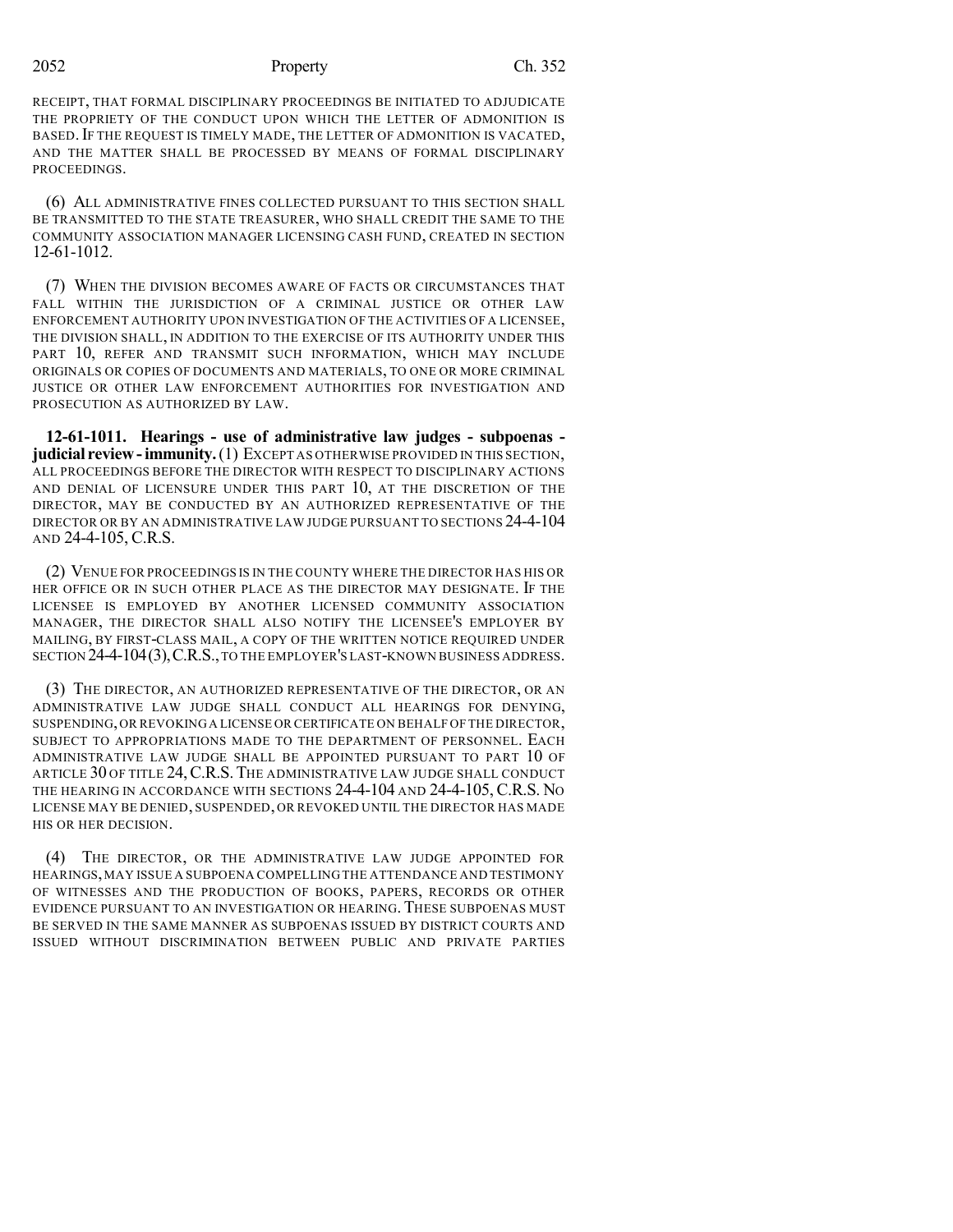REQUIRING THE ATTENDANCE OF WITNESSES AND THE PRODUCTION OF DOCUMENTS AT HEARINGS.IF A PERSON FAILS TO OBEY A SUBPOENA ISSUED BY THE DIRECTOR OR THE APPOINTED ADMINISTRATIVE LAW JUDGE, THE DIRECTOR MAY PETITION THE DISTRICT COURT OF THE CITY AND COUNTY OF DENVER FOR ISSUANCE OF AN ORDER COMPELLING A WITNESS TO ATTEND AND TESTIFY OR PRODUCE BOOKS, PAPERS, RECORDS OR OTHER EVIDENCE UNDER PENALTY OF PUNISHMENT FOR CONTEMPT.

(5) THE DECISION OF THE DIRECTOR IN ANY DISCIPLINARY ACTION OR DENIAL OF LICENSURE UNDER THIS SECTION IS SUBJECT TO JUDICIAL REVIEW BY THE COURT OF APPEALS. IN ORDER TO EFFECTUATE THE PURPOSES OF THIS PART 10, THE DIRECTOR HAS THE POWER TO PROMULGATE RULES IN ACCORDANCE WITH ARTICLE 4 OF TITLE 24, C.R.S.

(6) IN A JUDICIAL REVIEW PROCEEDING,THE COURT MAY STAY THE EXECUTION OR EFFECT OF ANY FINAL ORDER OF THE DIRECTOR; BUT A HEARING SHALL BE HELD AFFORDING THE PARTIES AN OPPORTUNITY TO BE HEARD FOR THE PURPOSE OF DETERMINING WHETHER THE PUBLIC HEALTH, SAFETY, AND WELFARE WOULD BE ENDANGERED BY STAYING THE DIRECTOR'S ORDER.IF THE COURT DETERMINES THAT THE ORDER SHOULD BE STAYED, THE COURT SHALL ALSO DETERMINE AT THE HEARING WHETHER THE PETITIONER SHOULD BE REQUIRED TO POST A BOND, THE AMOUNT OF THE BOND AND ADEQUACY OF THE SURETY, WHICH BOND MUST BE CONDITIONED UPON THE FAITHFUL PERFORMANCE BY THE PETITIONER OF ALL OBLIGATIONS AS A COMMUNITY ASSOCIATION MANAGER AND UPON THE PROMPT PAYMENT OF ALL DAMAGES ARISING FROM OR CAUSED BY THE DELAY IN THE TAKING EFFECT OF OR ENFORCEMENT OF THE ORDER COMPLAINED OF AND FOR ALL COSTS THAT MAY BE ASSESSED OR REQUIRED TO BE PAID IN CONNECTION WITH THE PROCEEDINGS.

(7) IN ANY HEARING CONDUCTED BY THE DIRECTOR OR AN AUTHORIZED REPRESENTATIVE OF THE DIRECTOR IN WHICH THERE IS A POSSIBILITY OF THE DENIAL, SUSPENSION, OR REVOCATION OF A LICENSE BECAUSE OF THE CONVICTION OF A FELONY OR OF A CRIME INVOLVING MORAL TURPITUDE, THE DIRECTOR OR THE DIRECTOR'S AUTHORIZED REPRESENTATIVE IS GOVERNED BY SECTION 24-5-101, C.R.S.

(8) A PERSON PARTICIPATING IN GOOD FAITH IN THE FILING OF A COMPLAINT OR REPORT OR PARTICIPATING IN AN INVESTIGATION OR HEARING BEFORE THE DIRECTOR OR AN ADMINISTRATIVE LAW JUDGE PURSUANT TO THIS PART 10 IS IMMUNE FROM ANY LIABILITY, CIVIL OR CRIMINAL, THAT OTHERWISE MIGHT RESULT BY REASON OF SUCH ACTION.

**12-61-1012. Community association manager licensing cash fund- creation.** THE DIRECT AND INDIRECT COSTS INCURRED BY THE DIRECTOR IN ADMINISTERING THIS PART 10 ARE PAYABLE FROM THE COMMUNITY ASSOCIATION MANAGER LICENSING CASH FUND, WHICH FUND IS HEREBY CREATED IN THE STATE TREASURY. THE FUND CONSISTS OF FEES PAID BY COMMUNITY ASSOCIATION MANAGERS AND APPLICANTS FOR LICENSURE UNDER SECTION 12-61-1009. INTEREST EARNED ON MONEYS IN THE FUND REMAIN IN THE FUND, AND ANY UNEXPENDED AND UNENCUMBERED MONEYS IN THE FUND AT THE END OF ANY FISCAL YEAR DO NOT REVERT TO THE GENERAL FUND OR ANY OTHER FUND. PAYMENTS FROM THE FUND ARE SUBJECT TO ANNUAL APPROPRIATION BY THE GENERAL ASSEMBLY.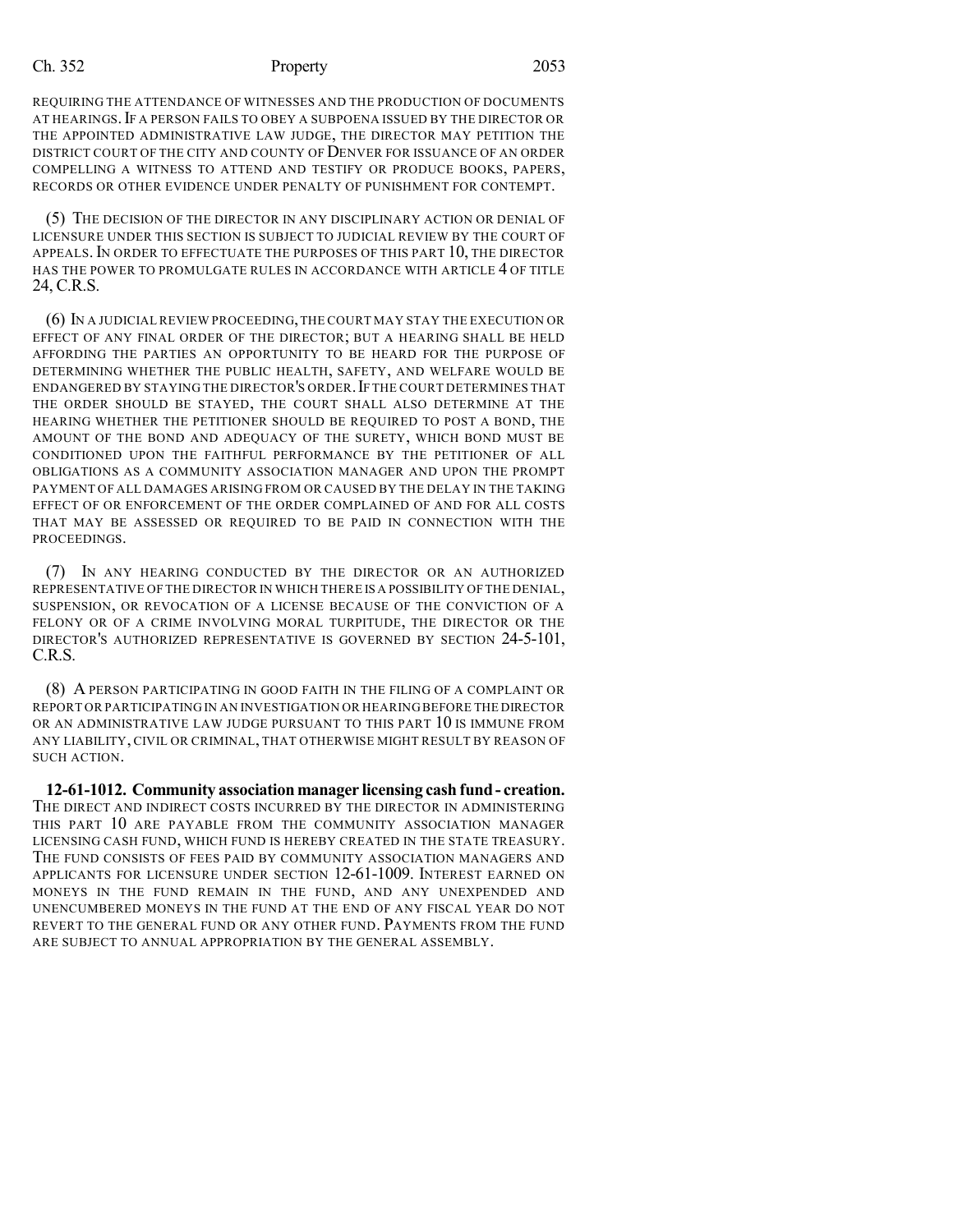**12-61-1013. Review and report by director - report - repeal.** (1) THE DIRECTOR SHALL REVIEW THE OPERATION OF THIS PART 10 DURING THE FIRST YEAR OF ITS IMPLEMENTATION AND SHALL REPORT TO THE SENATE COMMITTEE ON BUSINESS, LABOR, AND TECHNOLOGY AND THE HOUSE COMMITTEE ON BUSINESS, LABOR, AND ECONOMIC AND WORKFORCE DEVELOPMENT, OR THEIR SUCCESSOR COMMITTEES, ON OR BEFORE JANUARY 1, 2016, CONCERNING THE DIRECTOR'S FINDINGS AND RECOMMENDATIONS FOR LEGISLATIVE CHANGES, IF ANY. THE MATTERS INCLUDED IN THE DIRECTOR'S REPORT MAY INCLUDE:

(a) REFINEMENT OF THE SCOPE, COVERAGE, AND DEFINITION OF KEY TERMS IN THIS PART 10;

(b) WHETHER IT WOULD BE ADVISABLE TO CODIFY, IN STATUTES OR RULES, A CODE OF ETHICS FOR COMMUNITY ASSOCIATION MANAGERS;

(c) WHETHER IT WOULD BE ADVISABLE TO MODIFY THE CONTINUING EDUCATION REQUIREMENTS;

(d) ANY SIGNIFICANT CHANGE IN THE NUMBER OR TYPES OF COMPLAINTS REPORTED TO THE HOA INFORMATION AND RESOURCE CENTER CREATED IN SECTION 12-61-406.5 SINCE THE ADOPTION OF THIS PART 10;

(e) THE ADEQUACY OF EXISTING REMEDIES AND OF THE DIRECTOR'S AUTHORITY UNDER THIS PART 10; AND

(f) THE ESTIMATED COST SAVINGS TO THE PUBLIC RESULTING FROM EXERCISE OF THE DIRECTOR'S AUTHORITY UNDER THIS PART 10 AS COMPARED TO PRIVATE ENFORCEMENT OF RIGHTS AND REMEDIES UNDER CCIOA BY INDIVIDUAL UNIT **OWNERS** 

(2) THIS SECTION IS REPEALED, EFFECTIVE JULY 1, 2016.

**12-61-1014. Repeal of part.**THIS PART 10IS REPEALED, EFFECTIVE JULY 1,2018. PRIOR TO THE REPEAL, THE FUNCTIONS OF THE DIRECTOR UNDER THIS PART 10 ARE SUBJECT TO REVIEW AS PROVIDED IN SECTION 24-34-104 (8), C.R.S.

**SECTION 4.** In Colorado Revised Statutes,  $13-4-102$ , **add**  $(2)(m.5)$  as follows:

**13-4-102. Jurisdiction - repeal.** (2) The court of appeals hasinitial jurisdiction to:

(m.5) REVIEW FINAL DECISIONS OR ORDERS OF THE DIRECTOR OF THE DIVISION OF REAL ESTATE, AS PROVIDED IN PART 10 OF ARTICLE 61 OF TITLE 12, C.R.S.;

**SECTION 5.** In Colorado Revised Statutes, 12-61-111.5, **amend** (1) and (2) (a) (I) as follows:

**12-61-111.5. Fee adjustments.**(1) Thissection shall applyto all activities ofthe division under parts 1, 3, 4, and 7, AND 10 of this article.

(2) (a) (I) The division shall propose, as part of its annual budget request, an